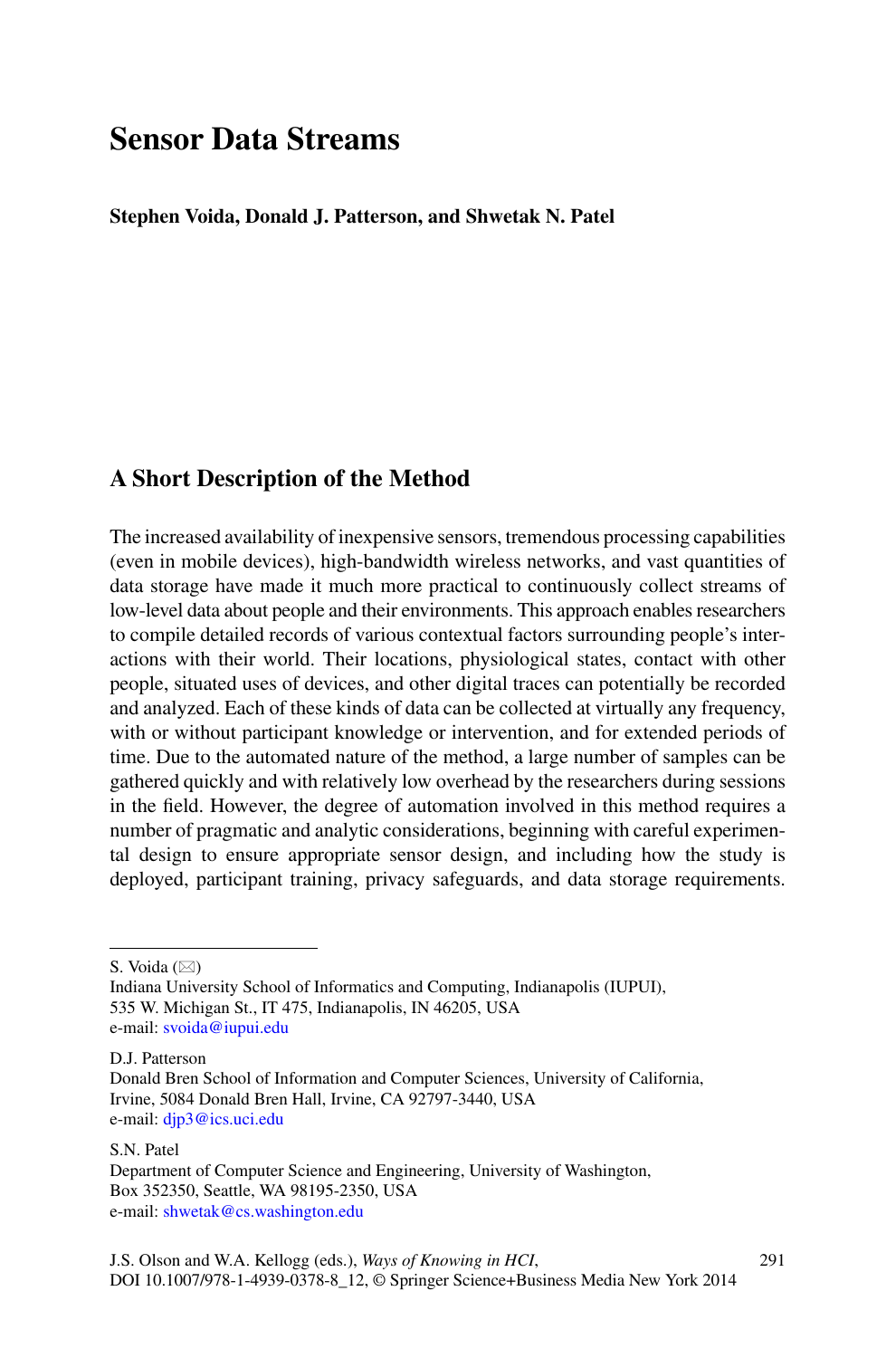While the large amounts of recorded data captured using this technique lend themselves to quantitative analysis—for example, counting the frequency, duration, or variance of signals within an event stream—analyzing and interpreting the data often requires the application of additional qualitative methods.

#### **Its History, Intellectual Tradition, Evolution (in Brief)**

 While sensors of various kinds have been used to collect data about people and their activities for a long time across a wide variety of scientific domains, the combination of data collection and analysis techniques that we present here primarily evolved from various quantitative data collection methods employed within the domain of experimental psychology. There is a parallel here with psychological research. Psychologists frequently define objective measures for various human or group behaviors and develop various technical or nontechnical instruments to collect data to characterize, quantify, or investigate variance in measurable phenomena based on a specific set of research questions. Similarly, streams of data are a modern equivalent frequently employed in the computer and information sciences. In order to study people, groups, or environments using streams of data, one or more sensing devices are used to automatically collect data on researchers' behalf. The decreasing cost and increasing availability of powerful computational devices and sensors (Weiser, [1991](#page-30-0)) make it possible to bring a wide array of various sensors to bear on observing a single phenomenon, environment, or individual. Innovations in data fusion, user modeling, and inferencing are then used to aggregate, filter, and interpret the data to answer research questions.

 Automated capture of sensed participants' behavior also complements in situ survey techniques like the *experience sampling method* ( *ESM* ), pioneered by Larson and Csikszentmihalyi [\( 1983](#page-28-0) ). ESM is also known as *ecological momentary assessment or EMA* (Stone, Shiffman, & DeVries, 1999). Like sensor data streams, ESM involves collecting data from a participant while they go about their everyday business; typically, they are asked to answer a question or complete a very short survey when they receive an alarm, alert, or telephone notification. ESM is a sociological data collection technique that elicits information about participants' actions and beliefs *as they happen* and *in the context* of everyday activity, overcoming the recall/ recollection limitations of post-interviews or diary studies. Although technology-oriented adaptations of ESM (e.g., Consolvo & Walker, [2003](#page-26-0), Intille, Rondoni, Kukla, Ancona, & Bao, [2003 \)](#page-28-0) have been utilized for some time within the ubiquitous computing research community, this approach still relies on active responses from research participants during data collection, making the approach less than ideal for longitudinal studies or for research in which introduction of interruptions (e.g., studies of multitasking) or foregrounding of the research study would influence or alter the behavior(s) of interest. Sensor data streams can provide an alternative, or at least complementary, means of collecting contextually situated data as well, but typically through the capture of implicit participant actions or behaviors.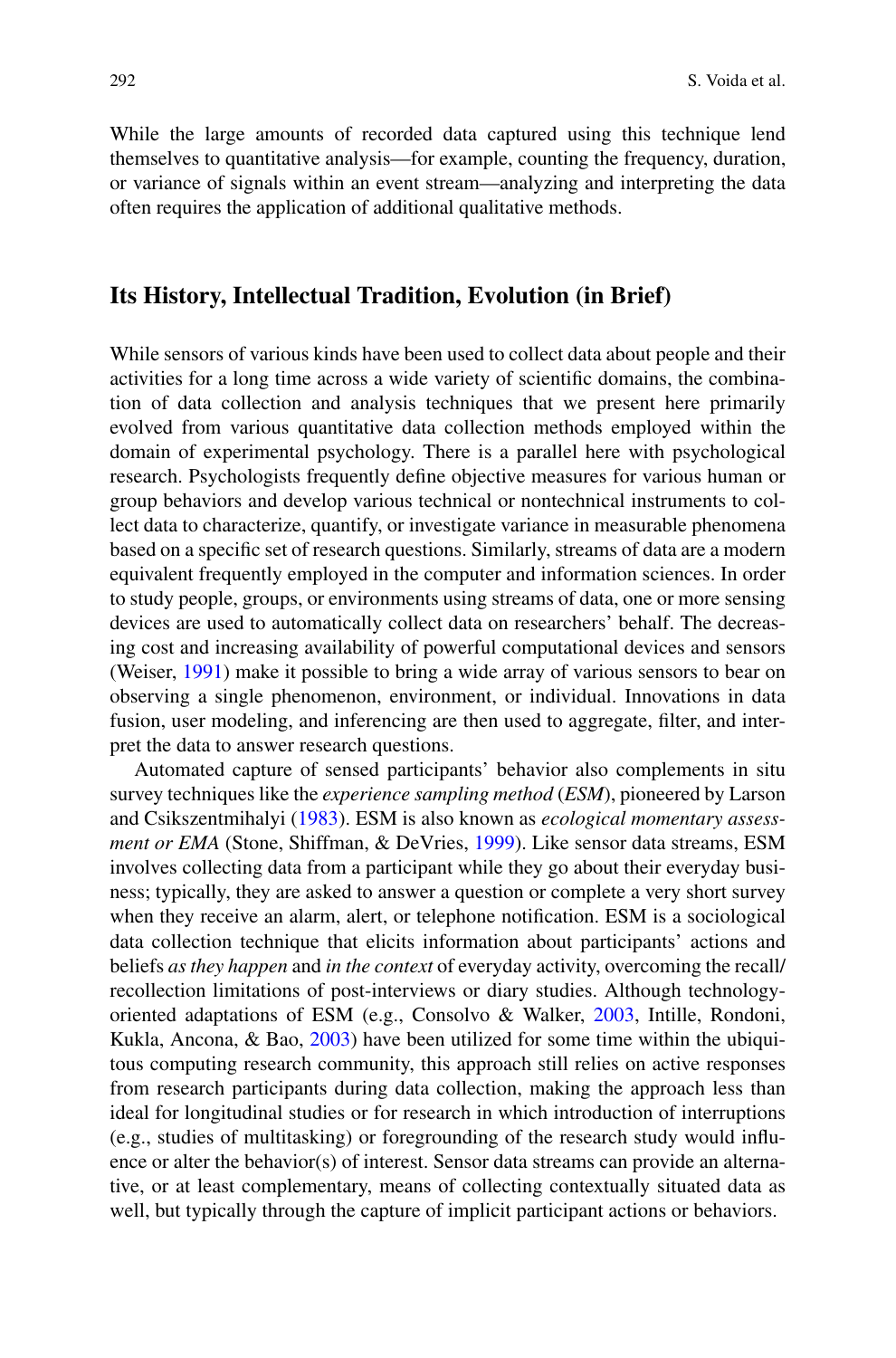# **What Questions the Method Can Answer**

 Sensor data stream collection may be used to understand people's activities, behaviors, or practices by instrumenting:

- a person (Bao & Intille, [2004](#page-25-0); Choudhury et al., 2008; Choudhury & Pentland, 2003; Consolvo, Klasnja et al., [2008](#page-26-0); Consolvo, McDonald et al., 2008; Liao, Patterson, Fox, & Kautz, 2006; Marmasse & Schmandt, [2000](#page-28-0); Olguín & Pentland, 2008; Olguín et al., [2009](#page-29-0); Patterson, Fox, Kautz, & Philipose, 2005; Patterson, Liao, Fox, & Kautz, 2003; Philipose et al., [2004](#page-29-0)),
- an environment, such as an office (Begole & Tang,  $2007$ ; Fogarty et al.,  $2005$ ; MacIntyre et al., [2001](#page-28-0); Mark, Voida, & Cardello, [2012](#page-28-0)), or
- the home (Brumitt, Meyers, Krumm, Kern, & Shafer, 2000; Cohn, Gupta, Froehlich, Larson, & Patel, 2010; Cohn, Stuntebeck et al. 2010; Froehlich et al., 2009; Froehlich et al., [2011](#page-27-0); Gupta, Reynolds, & Patel, 2010; Intille, 2002; Intille et al., 2006; Kidd et al., 1999; Kientz et al., [2008](#page-28-0); Orr & Abowd, [1999](#page-29-0); Patel, Robertson, Kientz, Reynolds, & Abowd, [2007](#page-29-0), Tapia, Intille, & Larson, 2004).

 The resulting streams of sensor data can be used to help answer a wide variety of questions about the people instrumented with sensors or occupying the instrumented spaces, for example:

- Where do people travel over the course of a day?
- With whom do they normally communicate or collaborate?
- What tools or information resources do they use at various points during the day? When, where, and with whom?
- What routines help to define a "typical" or "atypical" day?
- How healthy are a person's daily behaviors? Is he or she making good health choices?

 HCI researchers often use information gathered in this way to learn about people's current behaviors—for example, assessing the duration or frequency of an established technology's use throughout the day. The same data can also form a baseline in studies of how people's behaviors change over time, such the changes affected by the deployment of a new technology among a representative set of end users (e.g., Hutchinson et al.,  $2003$ ). The ability to make such a comparison is important and enables researchers to draw conclusions about the impact of changing people's tools or environment.

Sensor data often begins as a stream of very fine-grained events. These events include timestamps and durations that are much more accurate than most human observers could possibly record in real time (without having to code a video-taped record of the session after the fact). The kinds of actions that can be recognized depends greatly on how tightly coupled the action is to a specific sensor. For example, a pressure sensor on a chair might suggest an individual's presence in the office, but is less definitive as an indicator of, say, task focus or interruptibility (after Horvitz, Koch, & Apacible, 2004; Mark et al., [2012](#page-28-0)). The more abstract the action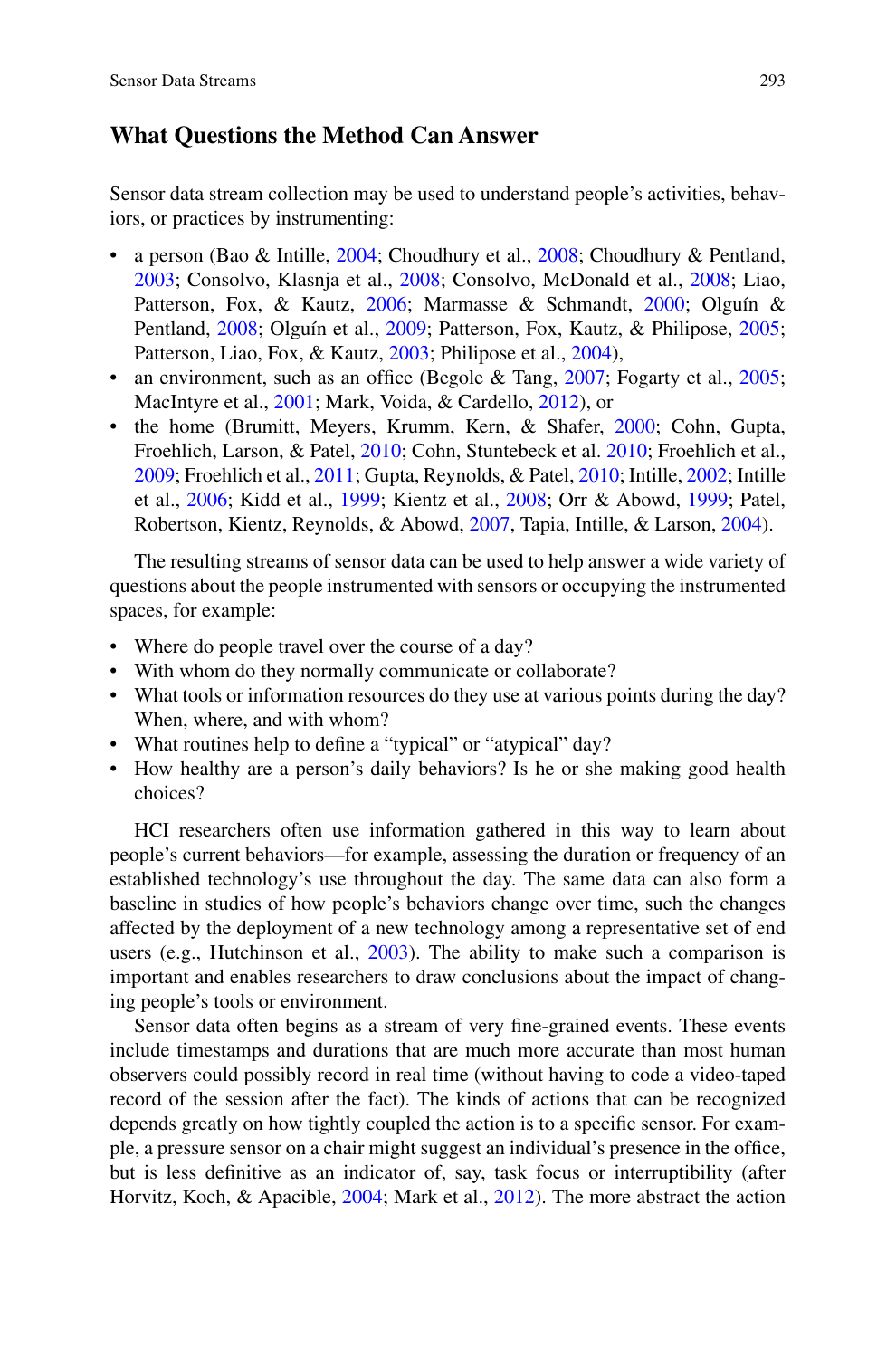or the more the action veers from being physically descriptive to being descriptive of intent, the more uncertainty is introduced in the interpretation, even with the availability of relevant sensing. Nonetheless, these kinds of data can answer questions about what people do, relevant stimuli, and physical or social constraints [e.g., the frequency with which members of a social group check in on one another's social network status (Miluzzo et al., [2008](#page-28-0) )]. Currently, inexpensive and widely available sensors like accelerometers and barometers can quantify things as disparate as motion signatures and changes in air–pressure, providing insight into questions about participants' activity levels, gestures, and other bodily movement. Capacitive, pressure, and acoustic sensors can detect the intensity and number of physical contacts made between people and objects or among objects. Video- and depth-based camera systems can count the number of people or objects in a space, their orientation with respect to one another and gestures or motion taking place, enabling a range of studies about participants' interpersonal interactions and proxemics.

 The low-level data collected by various sensing devices to answer these questions can be analyzed to determine higher-level behavior such as activity (Bao & Intille, [2004](#page-25-0); Tapia et al., 2004), routing and place-visiting behavior (Patterson et al., 2003), gesture performance (Fan et al., 2012; Westyn, Brashear, Atrash, & Starner, [2003](#page-30-0)), or communication roles (Wyatt, Choudhury, Bilmes, & Kitts, 2011). Statistical summaries can then be created which may help with the triangulation of other methods around phenomena of interest or to generate predictive models. (See  [Looking Back: Retrospective Study Methods for HCI.](http://dx.doi.org/10.1007/978-1-4939-0378-8_15))

Historically, questions of *where*?—that is, questions that demanded locationawareness capabilities—were some of the earliest research questions thoroughly explored by the ubiquitous computing community. Many projects have been extremely successful in answering questions about the locations or places that a participant has visited (Abowd et al., 1997; Liao et al., [2006](#page-28-0), Patel, Truong,  $\&$ Abowd, 2006, Patterson, [2009](#page-29-0)), other people with whom they have been in close proximity (Want, Hopper, Falcão, & Gibbons, [1992 ;](#page-30-0) Choudhury & Pentland, [2003 ;](#page-26-0) Choudhury et al., [2008](#page-26-0)), and the participant's routines and patterns of mobility (Consolvo, McDonald et al.,  $2008$ ; Liao et al.,  $2006$ ). The level of fidelity of these streams of information varies greatly, depending both on the geo-location technology being used to collect the data and the level of fidelity at which the data are represented and stored; Hightower and Borriello explore many of these considerations in their overview article in *IEEE Computer* ( [2001b \)](#page-27-0) and Varshavsky and Patel provide an updated perspective (Ubiquitous Computing Fundamentals 2009).

#### *Research Questions with Various Units of Analysis*

 One advantage of using streams of data as a means of understanding people's activities and behaviors is that the technique can be used to answer research questions across a range of units of analysis. The main trade-off in realizing this analytic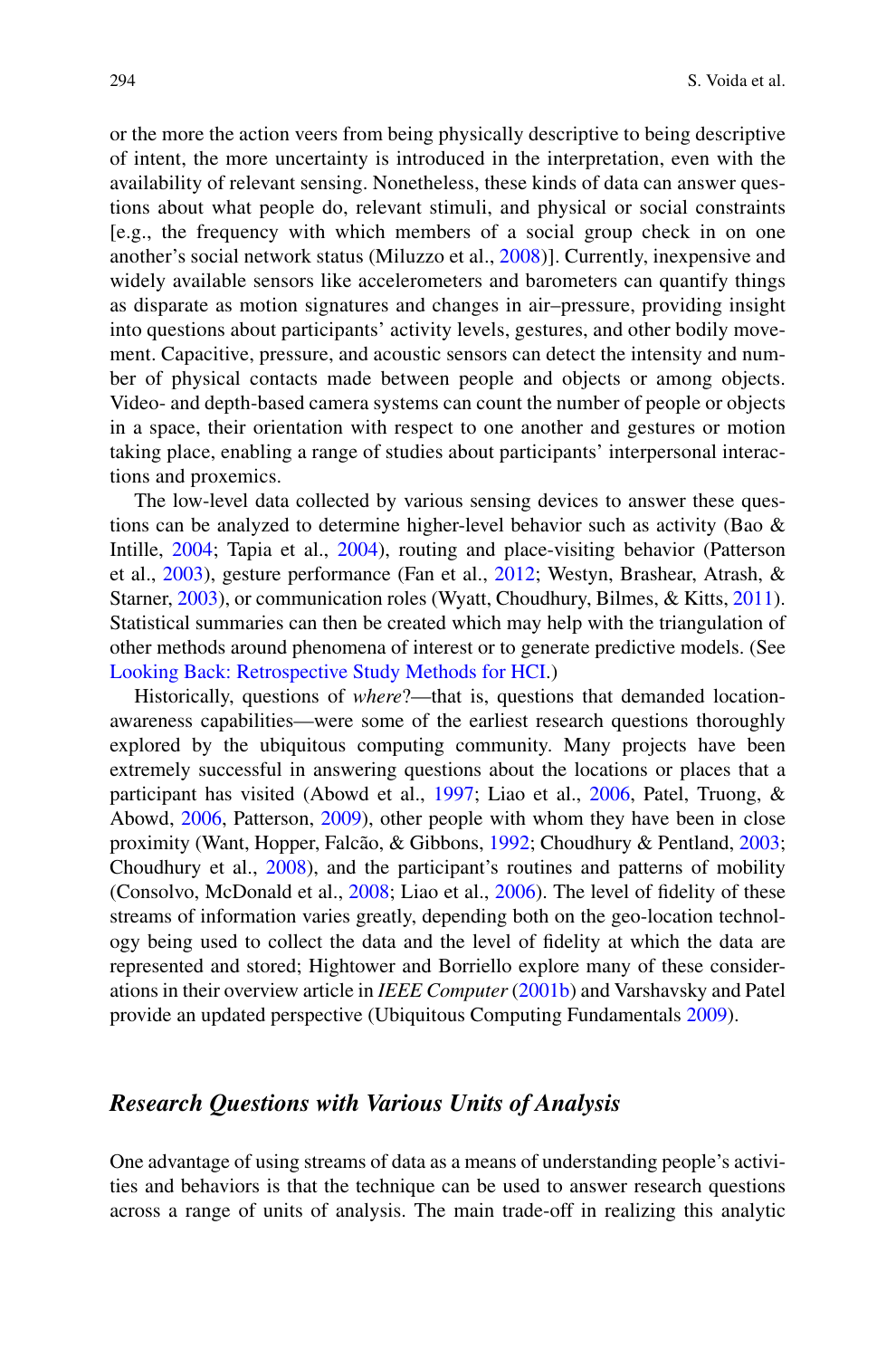flexibility is that the "right" number, type, and combination of sensor data sources used to collect the data do vary based on the specific scope of research and the research questions that are being asked.

#### **Egocentric Sensor Data Streams**

 Sensors focused on monitoring the movements, activities, and interactions of a single individual can answer questions at an *egocentric* unit of analysis. Studies that collect log data from an individual's use of a computer, a smartphone, or a different piece of technology; measure a person's physiological state; monitor their movements, location, or interactions using the sensors on a mobile phone; or collect information about activity within a private or semiprivate space could all be described as *egocentric* in this way. This is a typical study design as derived from the experimental and engineering psychology tradition and can be replicated over a population sample to look at patterns or trends. Egocentric data streams are often used to answer research questions like *How do people allocate their time or attention*? How is a person's mental state or mood affected by real-world stimuli? How *do electronic communications or mobile computing interactions affect daily routines? How do people's own understanding or interpretations of their activities, colleagues* , *or environment differ from what a ubiquitous computing application or tool is able to automatically sense* ?

#### **Group-Centric Sensor Data Streams**

 Sensors can also be used to instrument—and answer research questions about groups of people at the same time. This *group* - *centric* approach can involve simply capturing the same signals as for a single person, but across a group over the same window of time, or it might involve deploying a broader set of environmental or infrastructural sensors in a shared/community space or collecting data about more interpersonal types of interactions (e.g., sociometer-style data, after Choudhury & Pentland, [2003 \)](#page-26-0). This style of sensor data stream-based research is often utilized for understanding research questions about organizational and group dynamics, such as *How often do members of this group interact with one another* ? *What do these interactions entail* ? *How do power relations manifest in different kinds of work environments or work teams* ?

#### **Space-Centric Sensor Data Streams**

 Finally, researchers can use streams of sensor data to answer questions about how spaces are used, irrespective of their particular inhabitants, given appropriate instrumentation of a space. This kind of *space-centric* research is often carried out in semipublic or public spaces, such as museums (Hornecker & Nicol, 2012; Sparacino, [2003 \)](#page-30-0). A standard approach to *space* - *centric* sensing is to employ a wide variety of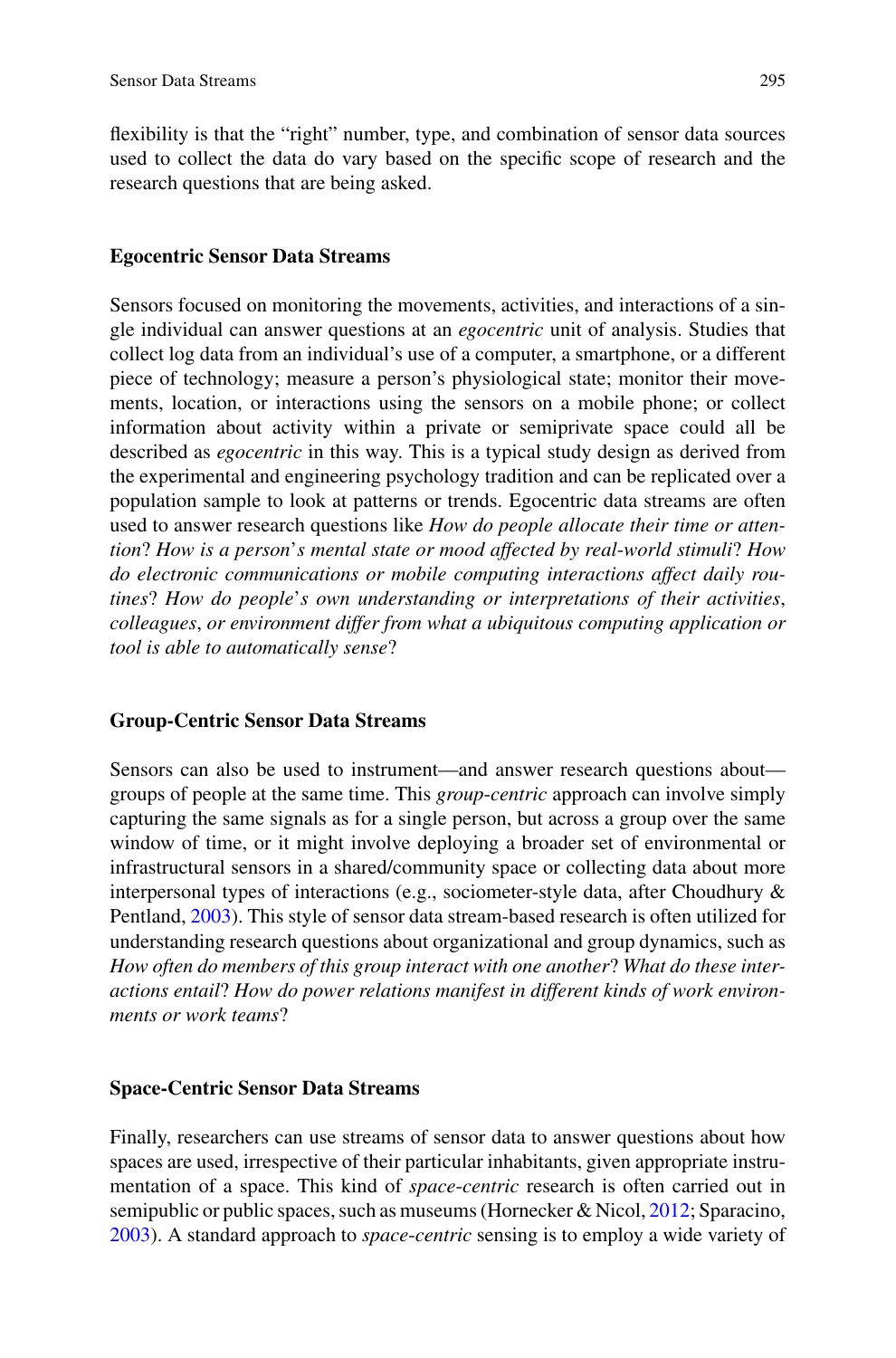sensors to detect signals from a place of interest. Commonly used devices include high information density sensors, such as cameras and microphones, as well as low density sensors such as pressure sensitive floor tiles (Orr  $\&$  Abowd, [1999](#page-29-0)), passive infrared (PIR) motion detectors, or RFID readers. If an experiment requires a large number of sensors to be distributed throughout the environment, special networking support (either wired or wireless) may additionally need to be installed in the space to move the data from the site of collection to the storage and analysis servers. Maximizing these sensors' area of coverage often necessitates that they be mounted on a room's walls, ceiling, or doors so that the sensors have unobstructed views of a wide area; the aesthetic impact of these placements can lead to reduced adoption by homeowners or altered behavior on the part of the participants because they are reminded that they are being observed. The use of high information density sensors in certain spaces often raises concerns about the balance between the value of the proposed use of the data stream and impact of the resulting surveillance, particularly in home settings.

 The alternative, which is low density sensing, includes the use of many simple, low-cost sensors, such as motion detectors, pressure mats, break beam sensors, and contact switches, to determine activity and movement. The principal advantages of the low- density approach are lower bandwidth and processing needs, and potentially reduced privacy concerns. In some cases, limitations imposed by the need to take into account participants' privacy risks can prohibit the use of sensors that might be beneficial for answering specific research questions, such as putting cameras in bathrooms. In such a case, low-density sensors may be the only alternative. Notable examples of space-centric sensing that were designed for multiple deploy-ments include Georgia Tech's Aware Home (Kidd et al., [1999](#page-28-0); Kientz et al., [2008](#page-28-0)) and MIT's House *n* (Intille, [2002](#page-27-0); Intille et al., [2006](#page-27-0); Tapia et al., [2004](#page-30-0)).

 Researchers have addressed some of the limitations of *space* - *centric* research, by inventing a technique called "Infrastructure Mediated Sensing" or IMS. IMS involves using existing home infrastructure to detect activity within a home (Patel et al., [2007](#page-29-0); Patel, Reynolds, & Abowd, [2008](#page-29-0); Froehlich et al., [2009](#page-27-0); Gupta et al., 2010). Electrical, plumbing, and HVAC systems, as well as natural gas piping and computer networks, are already widely deployed in much of the world. This existing infrastructure can be instrumented to sense when the home occupants engage in activities that utilize those infrastructures (e.g., monitoring the flow of electricity throughout a home to detect when individual appliances are being used). In addition, those infrastructures can be used to communicate the detection signals through a home. This approach reduces the need for researchers to install many sensors throughout a space, and enables researchers to answer questions like *How are the occupants of a home spending their time throughout the day and night? Is a senior adult living by herself continuing to maintain healthy levels of physical activity* ? *What is the impact of ambient feedback promoting environmental awareness on cooking* , *cleaning* , *and hygiene activities within different types of families* ?

 There is a parallel between the ways that researchers use IMS to conduct infrastructure-based sensing with the ways that egocentric sensing is carried out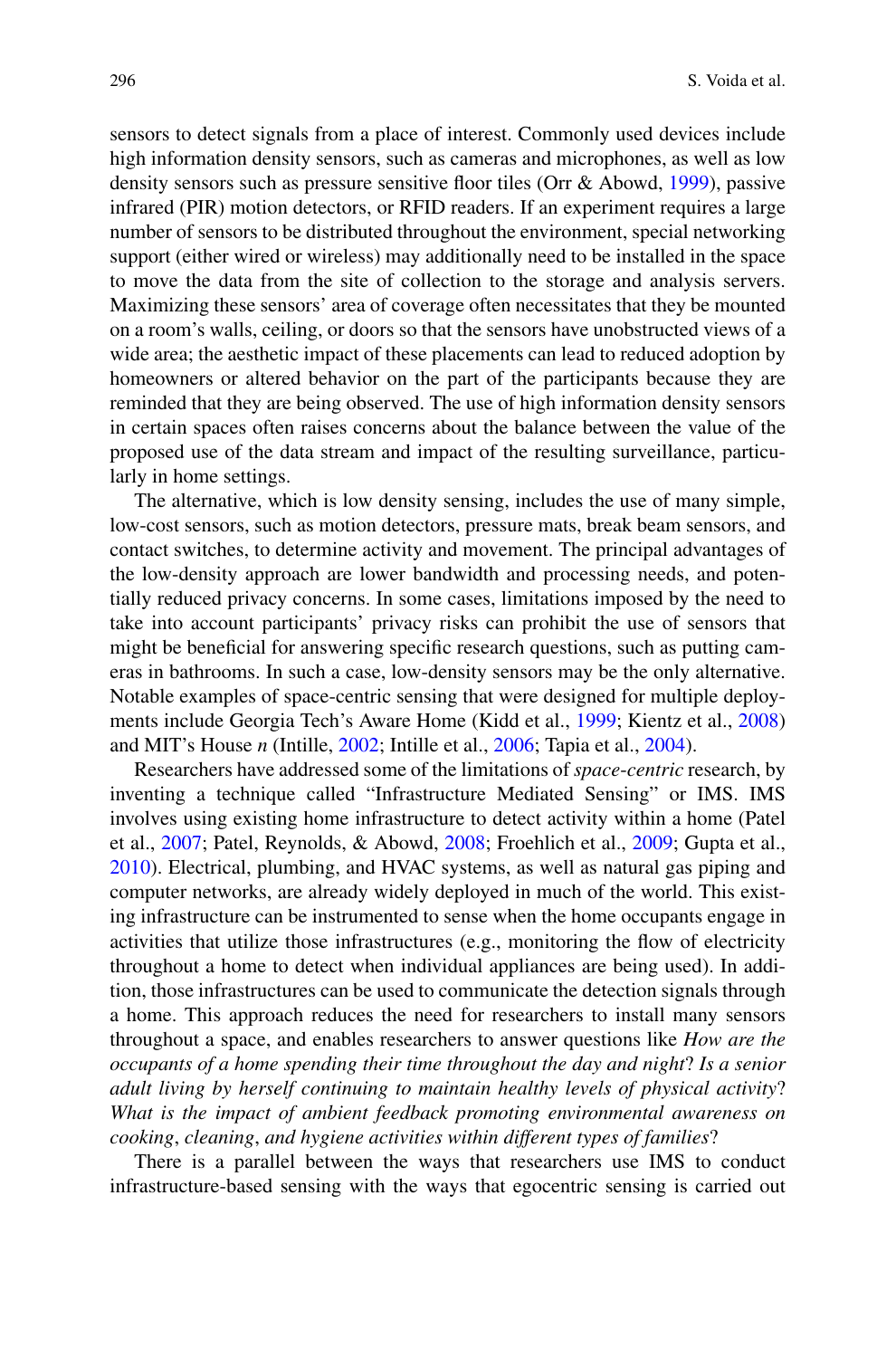using smartphones. In both cases, researchers have piggybacked sensing onto infrastructures that were already deployed but that were not originally meant for data collection. In a hybrid example, Isaacman and colleagues [\( 2012](#page-28-0) ) developed a technique that bridged between egocentric data streams and IMS by using cell phone billing records to analyze large-scale commuting patterns.

 The attractiveness of IMS is that millions of locations and people, in effect, have been instrumented by highly refined and well-understood technologies. Additionally, this instrumentation occurs across a wide (but not exhaustive) variety of places and people. The amount of additional effort that must be done to leverage these infrastructures, however, varies greatly. Newer approaches, such as IMS, require more effort than location-based services, for example. Depending on the effort required to enable data collection through these infrastructures, these techniques can enable scaling that would not be possible with traditional sensor deployment approaches.

#### **What Data Are Captured by Sensor Data Streams**

 Sensor data streams are similar to other kinds of approaches that are commonly used to capture and analyze user behavior, but are distinguished by their source (the physical world) and their level of interpretive fi delity. Sensor data streams are timestamped data that flow from the physical environment surrounding and permeating user interactions. The range of sensors that might be employed in these kinds of studies are virtually limitless; sensing toolkits often facilitate data collection using a variety electrical switches, motion sensors, pressure sensors, voltmeters, photometers, thermometers, moisture sensors, proximity sensors, RFID tags and beacons, microphones, or cameras (e.g., Greenberg & Fitchett, [2001](#page-27-0); Villar, Scott, & Hodges, [2011 \)](#page-30-0). New sensors are continually being developed and incorporated into consumer devices and research-oriented toolkits all the time.

Data streams might also come from log files or usage statistics from instrumented user interfaces (see also [Looking Back: Retrospective Study Methods for HCI\)](http://dx.doi.org/10.1007/978-1-4939-0378-8_15). These logs can be thought of as "virtual sensor" data streams, as these data *are* being collected in situ during an interaction but are the result of observations of the *digital* world as opposed to the physical world. Another source of "virtual sensor" data streams can come from the nonautomated human observation of interactions in which time stamped annotations of events are also produced—albeit with considerably more overhead and somewhat less precision (e.g., Mark et al.,  $2012$ ). This approach can include observations of recorded audio or video data and differs from sensor data streams in that the quantity of information is typically much smaller, although the kinds of data collected can be much richer. For example, a log file analysis might present a user clicking a mouse on a "save" button as a "virtual sensor" event. A human observer might record very similar data from a video recording by annotating that the person "saved a document" at a particular moment in the video. A typical sensor data stream, however, would record the sound of a mouse click, some evidence that the person and the computer were collocated and perhaps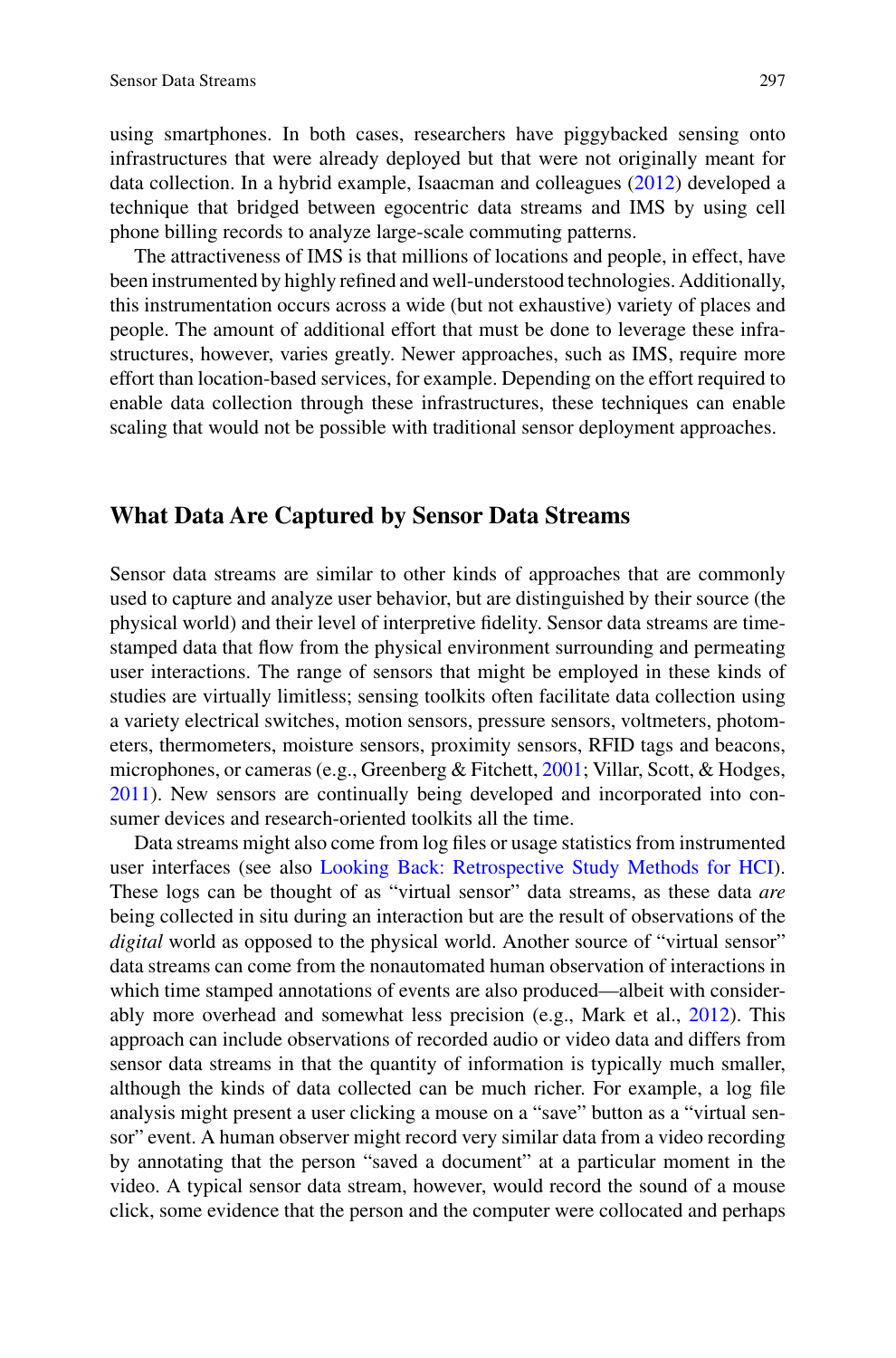some fluctuation in the power used by the computer at the same time. The boundaries between log file analysis, human observation, and sensor data stream-based data collection are not clearly delineated, however, and many of the same data storage, processing, and analytic techniques could be used to make sense of the information gathered using any of these data sources without much difficulty. Clearly, these data sources could strongly reinforce and inform one another, as well.

 This style of quantitative data collection and analysis to understand human activity has been utilized within the HCI community for some time, most commonly in the analysis of software interactions by treating existing data logging capabilities as virtual sensors or by explicitly adding the ability to log new events, such as those that occur in desktop computing systems (Brdiczka, Su, & Begole, [2010](#page-26-0); Hutchings, Smith, Meyers, Czerwinski, & Robertson, [2004](#page-27-0); Kaptelinin, [2003](#page-28-0); MacIntyre et al.,  $2001$ ; Nair, Voida, & Mynatt,  $2005$ ; Stumpf et al.,  $2005$ ), in awareness and social networking tools (Begole, Tang, Smith, & Yankelovich, 2002; Monibi & Patterson, [2009](#page-29-0); Patterson, Ding, Kaufman, Liu, & Zaldivar,  $2009$ ; Tang & Patterson,  $2010$ ), or on the World Wide Web (e.g., Perkowitz, Philipose, Fishkin, & Patterson, [2004 \)](#page-29-0).

 It is often helpful to augment automatically collected physical and virtual sensor data streams with other data collection techniques. This can be done to measure phenomena that span both the physical and virtual worlds, such as workplace inter-ruptions (Bailey & Iqbal, 2008; Bailey & Konstan, [2006](#page-25-0); Bailey, Konstan, & Carlis,  $2001$ ; Horvitz et al.,  $2004$ ). It can also be done to provide clearly indexed points in the mountains of collected data that can be used for subsequent qualitative interviews, somewhat reducing the burden on an interviewee of recalling what was happening as the data was being collected (see Chapter on [Looking Back: Retrospective](http://dx.doi.org/10.1007/978-1-4939-0378-8_15)  [Study Methods for HCI\)](http://dx.doi.org/10.1007/978-1-4939-0378-8_15).

 For the balance of this chapter, we will focus on the use of physical sensors as a way of studying people and their behaviors. While many of the techniques that we discuss generalize to the user of virtual sensors or log analysis to a greater or lesser extent, we refer the readers to other chapters in this volume for a more in-depth treatment of these specific topics.

#### *Sensor Data Streams and Context-Aware Computing*

 The use of data streams as a research method also shares a number of similarities with *context-aware computing* research efforts, including the data sources and analytic techniques. While a complete overview of context-aware computing is beyond the scope of this chapter, several good surveys have been published, including Baldauf, Dustdar, and Rosenberg (2007); Bolchini and colleagues (2007); and Hong, Suh, and Kim (2009). Generally speaking, context-aware computing is a form of interactive computing in which a user's implicit behavior—that is, their location, their physical activity, or their interactions with other people—or the environment in which a system is being used can both serve as alternative or auxiliary inputs to the system (Dey & Abowd, [2001](#page-26-0); Salber et al., 1999). The central differences between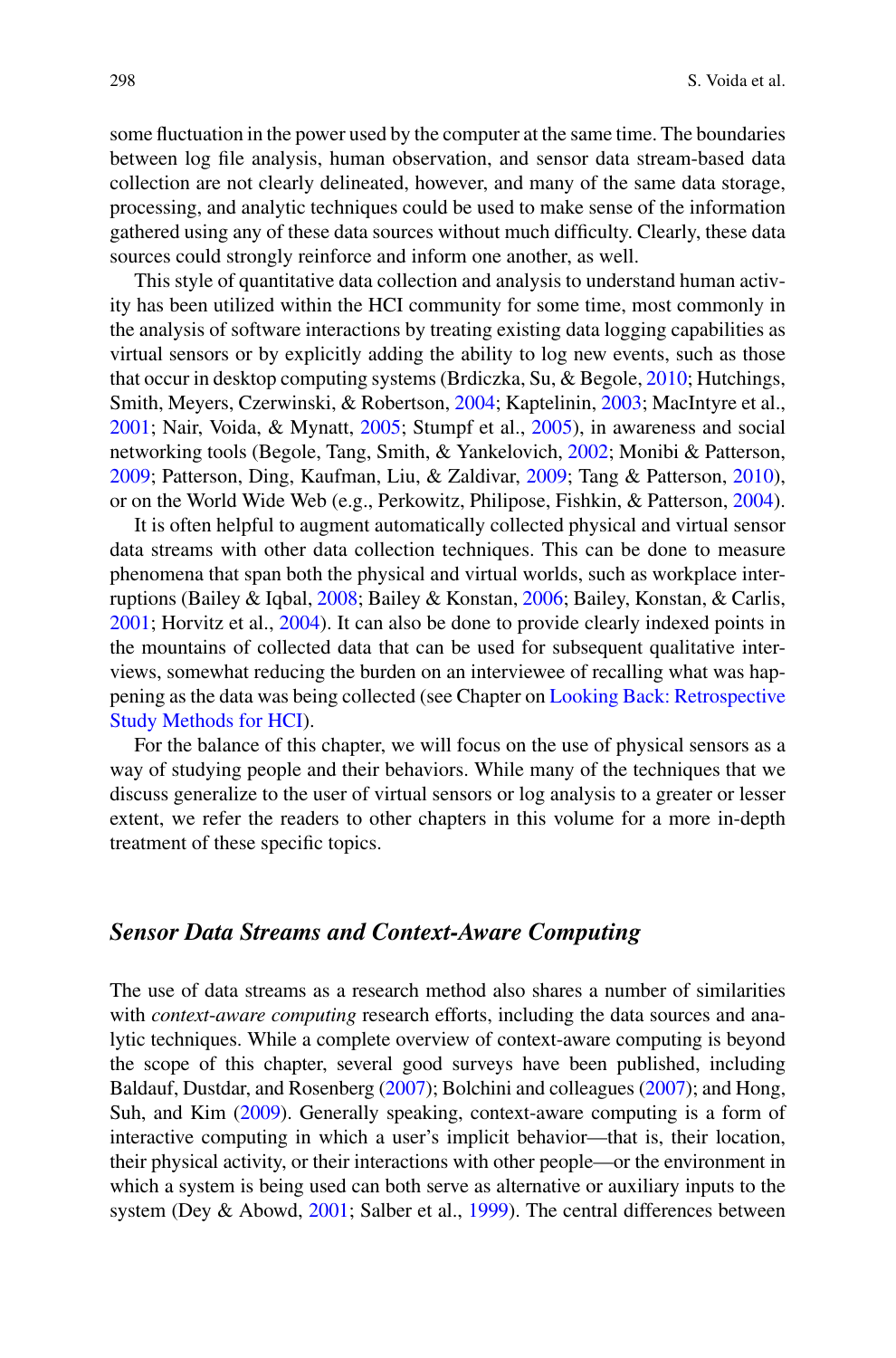collecting sensor data streams to understand user behavior and leveraging streams of data as inputs for a context-aware computing system are as follows:

- the research goals (studying user behaviors versus developing interactive systems),
- when the collected data are processed and analyzed (as part of the analysis versus in real time), and
- whether the supporting technologies are primarily intended to *generate* a user model versus *predict* user behavior based on a preexisting model.

 Generally, when collecting sensor data streams, there are no real-time processing or inference-generating requirements—such processing can usually be handled offline once collection is complete. This decouples the analytic concerns from data collection, relaxing constraints that are often imposed on most context-aware computing systems. In context-aware computing, data collection and analysis often need to be tightly coupled so that the results of the data stream analysis are available as soon as possible following the physical interactions that generated them. Interactive systems require that researchers minimize latency in analyzing sensed data, which often necessitates aggressive data pruning, matching against coarse, preexisting user models, or the use of heuristic approximations; data collection for understanding users does not necessarily need to pursue these kinds of optimizations. Even given this distinction, many of the inferencing techniques that have been developed within the ubiquitous computing and context-aware computing research communities may still be of interest to researchers who are more interested in using streams of data to learn about their participants, their actions, and their surroundings, since they represent a useful set of tools for transforming raw data into higherlevel constructs.

# **Limitations of the Approach**

 While sensor data streams are useful for gathering large volumes of continuous, high-fidelity data about the way that people behave and interact in the real world, there are a number of important considerations and limitations associated with capturing, processing, storing, and analyzing sensor data streams:

 The primary weakness of using streams of sensor data as a technique for learning about participants is that **sensor data generally does a poor job of answering questions of** *why* things have happened in the real world. This limitation goes above and beyond the self-evident challenges in detecting *what* is happening, since a single sensor reading can often be interpreted in many different ways. Even accurately sensed participant actions (or interactions or contexts) can only record the physical impact of what happened; these kinds of readings provide little insight about the intention behind the actions or the broader aims, goals, or internal, mental states of a participant. One way that this limitation can be minimized is by *triangulation* or *data fusion*, that is, combining many data streams and methodologies together.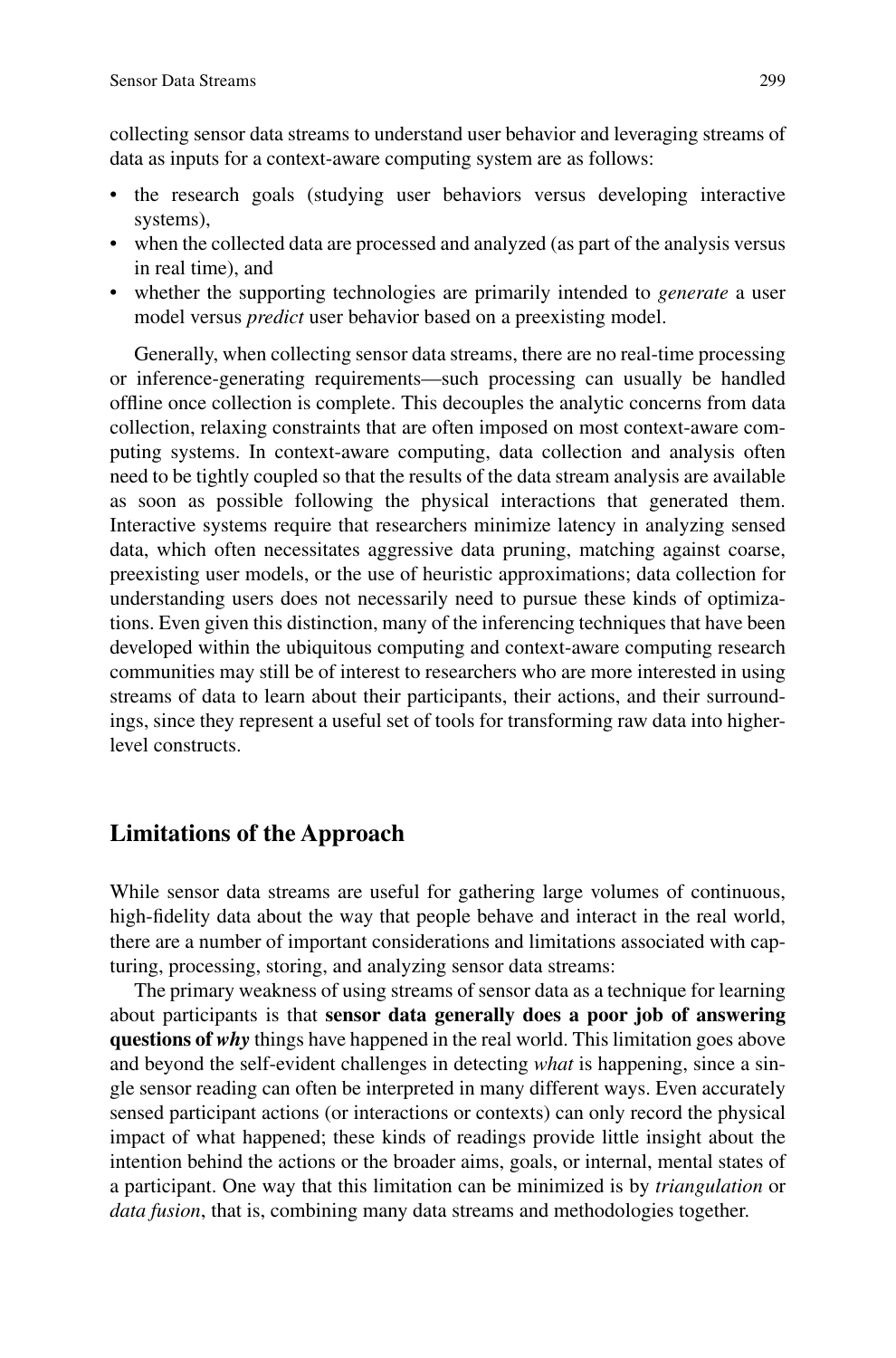The **phenomena to be measured or observed must be well understood** at the outset of the study, and an appropriate sensor or sensors must be acquired (or, in many cases, built from scratch) and then deployed to capture the "right" set of data to measure or observe those phenomena. Even with a well-designed sensor deployment, additional techniques may be required to automatically process the raw data so that the phenomena of interest can be isolated, contextualized, and measured. This gap between what can be captured in a sensor data stream and what actually took place in the real world may necessitate a probabilistic interpretation of whether or not an event has occurred and may impact the knowledge generated (e.g., understanding whether or not a gap in logged computer activity is due to an external interruption or simply because a participant is rereading a prompt or looking for additional information). Because the data collection instruments (the sensors) are such an integral part of the research design, when using this approach, it is often more difficult to make changes to a sensor-based data collection protocol than it is for a corresponding, human-administered study (e.g., fielding interviews or surveys).

**Sensors** (and their associated processing and recording technologies) **have limitations in the quality of data they can collect** during a study. They can sometimes be expensive (limiting the amount of sensing redundancy that can be employed), are sometimes unreliable, are often prone to generating noisy output, and are often limited in the scope and range of actions they can record. Sensor-based research protocols should employ a combination or suite of sensing technologies to balance these drawbacks; however, this does increase the overhead of setting up, storing, maintaining and analyzing the data that are produced, in addition to the design and implementation work necessary when sensors need to be created or modified. However, one of the central tenets of using sensor data streams to conduct user research is that the results of a sensor data stream study can be no better than the sensed data.

 If the goal is to capture *everyday* activity or behavior, **care must be taken to select sensors that can effectively capture the right kind of data at the right fidelity and minimize intrusiveness and discomfort** for the study participants. Creating a study design that requires participants to dramatize, enlarge, or vary behaviors that are part of their normal routine in order to detect the activity with sufficient accuracy (e.g., walking through a particular area of a room to indicate presence) undermines the ecological validity gained by using this method. Furthermore, there is a balance to be struck between collecting data unobtrusively and collecting data without a participant's awareness or consent. Care must be taken to clearly communicate at least a high-level overview of the sensors' data collection capabilities to participants and to be up front about *what* data are being collected; *when* or *how often* they are collected; *how* they will be stored, shared with researchers, and analyzed; *whether data can be excluded or removed* from the study; and *what confidentiality or anonymity protections* will be in place to minimize risk to participants' privacy.

**Many sensing technologies will produce very large streams of** (typically lowlevel) **data** over the course of a moderate-length deployment. Although this can be a useful characteristic of this style of research in that it quickly produces a large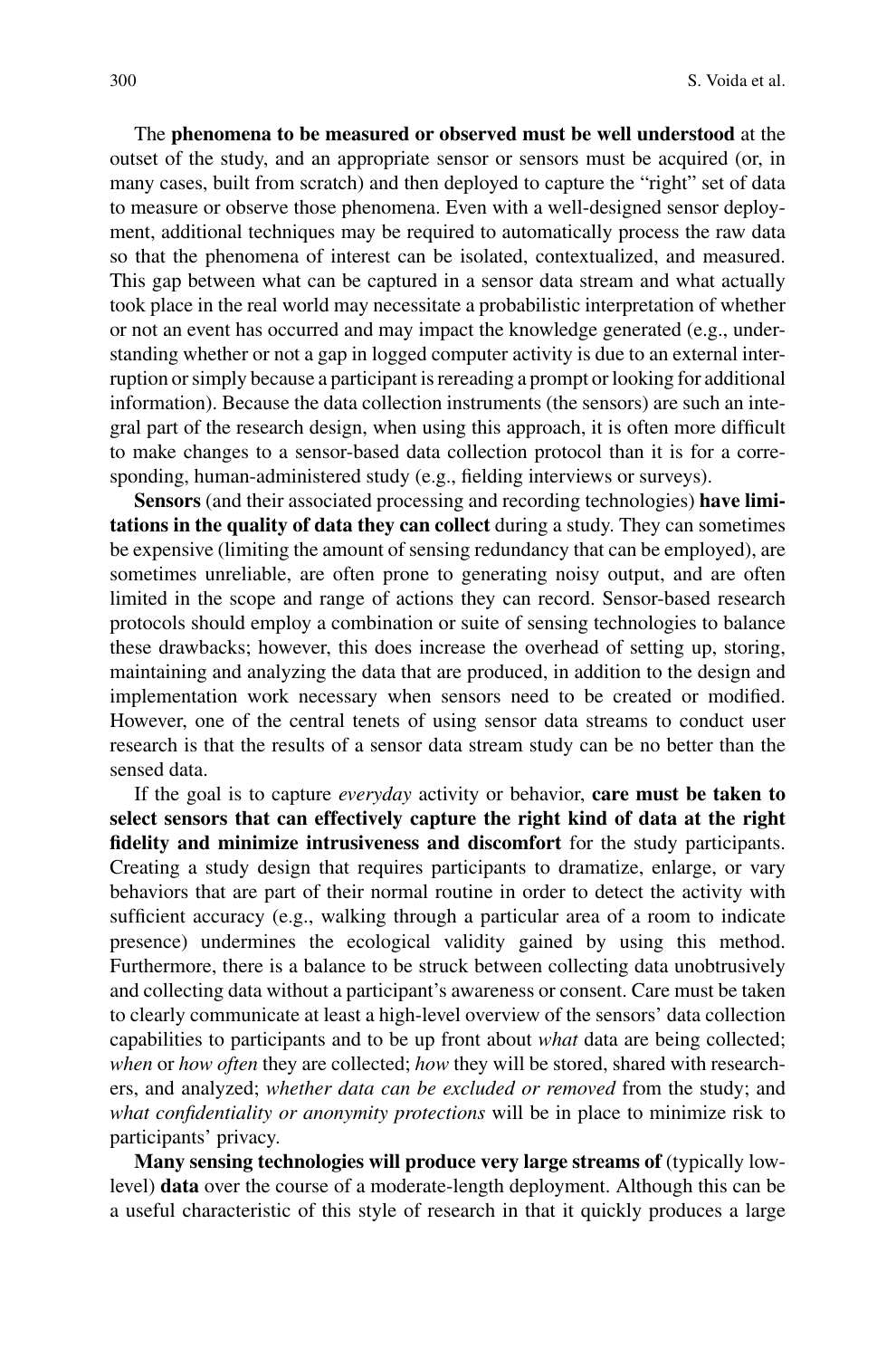corpus of data, managing these large data sets can be challenging. Transporting the data across networks can take significant battery power and time and can expose the data to privacy threats. Streams of sensor data may need to be aggressively filtered, aggregated, and timestamp-synchronized before any significant analysis of the output can be carried out.

**Sensors also introduce a level of technical complexity** to a research project that is not always present when other methodologies are used. These kinds of studies often require a moderate level of technical expertise in order to select appropriate sensors; to configure their recording frequency, fidelity, and output representations; to manage data storage, either locally to the sensor or on a networkconnected server; to provide technical support when sensors or recording media inevitably fail; to parse or convert the recorded data into a format suitable for analysis; to protect the data from inadvertent release; and, ultimately, to analyze the results.

# **How to Do It: What Constitutes Good Work**

 Several steps are necessary for designing a sensor data stream collection study to ensure that it will effectively answer the desired research question(s). Issues specifically related to data sensor streams include:

- Generating the research questions and planning how to analyze the data streams
- Building, acquiring, or provisioning the sensors
- Determining how frequently and at what level of fidelity to collect data samples
- Installing the sensors
- Storing the data representation
- Making sense of the collected corpus of data

At each of these steps, researchers must make specific decisions about their research design, based on the kinds of research questions that they wish to answer and the limitations inherent in using automated systems to conduct data collection.

# *Generating the Research Questions and Identifying the Data to Collect*

 Research based on sensor data streams shares many characteristics with other kinds of in situ empirical studies. Depending on the research questions that the study is designed to answer, which unit of analysis (egocentric, group-centric, or spacecentric) is chosen, the recording capabilities of the specific sensor devices used, and the frequency and fidelity at which samples are collected, there may be more or less significant risks to participants' privacy and concerns raised about the intrusiveness of the research.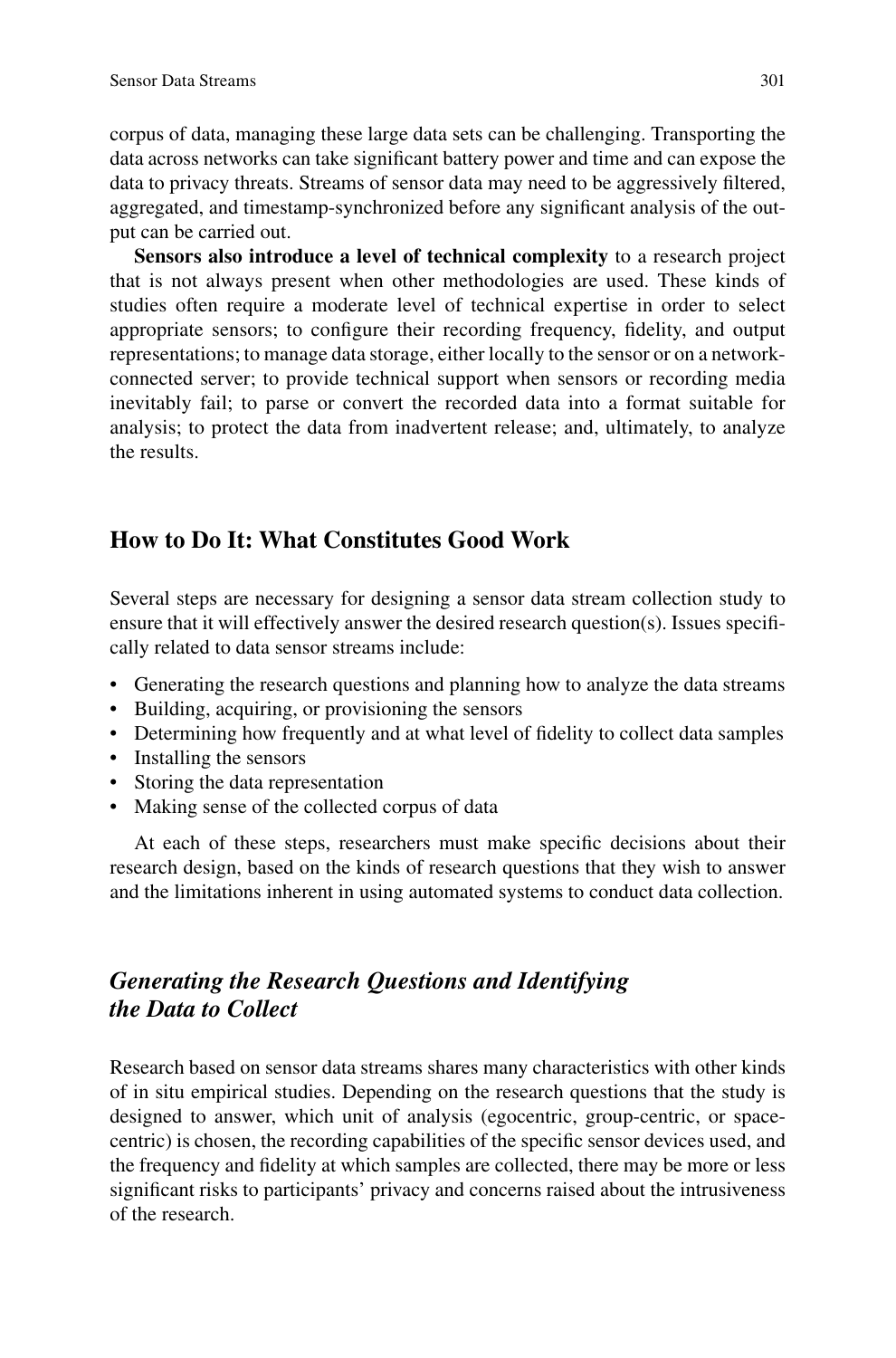One major difference between data collection by sensor versus in-person observation or "shadowing" is that with a human observer, regardless of their skill level or subtlety, it is almost always obvious to the study participants when they are being observed and (roughly) how much detail can be perceived about their activities by the researcher. With sensors, particularly ones that are small in size, worn for long periods of time, or "invisibly" embedded into a space or its supporting infrastructure, it is very possible for both consented participants and incidental passersby to have their actions recorded without their knowledge. Having sensors "disappear" into the background does have some advantages in terms of reducing the chance of collecting data that are distorted or amplified as part of an intentional or unintentional performance for the researchers by the study participants. However, there are also very real ethical issues with capturing data from participants without their knowledge.

 As with any other observational study, it is essential to be up front with participants about the scope, duration, frequency, and fidelity of the data that will be captured during the study. It might be advisable to have sample data sets available to share with the participants during solicitation of informed consent, so that participants will have a grounded sense about what the researchers will be able to "see." It may also be advantageous to provide participants some mechanism for revoking their consent to be recorded—for example, a button that will suspend data collection for some period of time or delete the data collected by the sensor for some number of minutes immediately preceding the button press.

 Many institutional review boards have guidelines about getting participants' informed consent when automated sensing or recording devices are used for research purposes. Learning what expectations your institution has for carrying out this style of research at the outset of the study design can be an invaluable asset and prevent administrative delays later in the process of data collection and analysis (see also Chapter on [Research and Ethics in HCI\)](http://dx.doi.org/10.1007/978-1-4939-0378-8_18).

#### *Building, Selecting and Acquiring, or Provisioning Sensors*

 Selecting the data sensor(s) used to acquire the data can be a function of cost, availability, technological capability, intrusiveness, or methodological needs. Good research requires that researchers either choose a sensor(s) that can reliably and accurately sense the desired phenomena or they must construct (and validate) their own custom sensor for this purpose. Broadly speaking, there are two categories of sensors that can be used in this type of research: sensors that are worn or carried by the participants, and sensors that are deployed in a particular space and record the activities of that space's occupants (Figs. [1](#page-12-0) and [2](#page-12-0)).

 The downside in instrumenting a space, as opposed to instrumenting a participant, is that data can only be collected within the instrumented environment. When the research questions require egocentric data collection, wearable sensors might be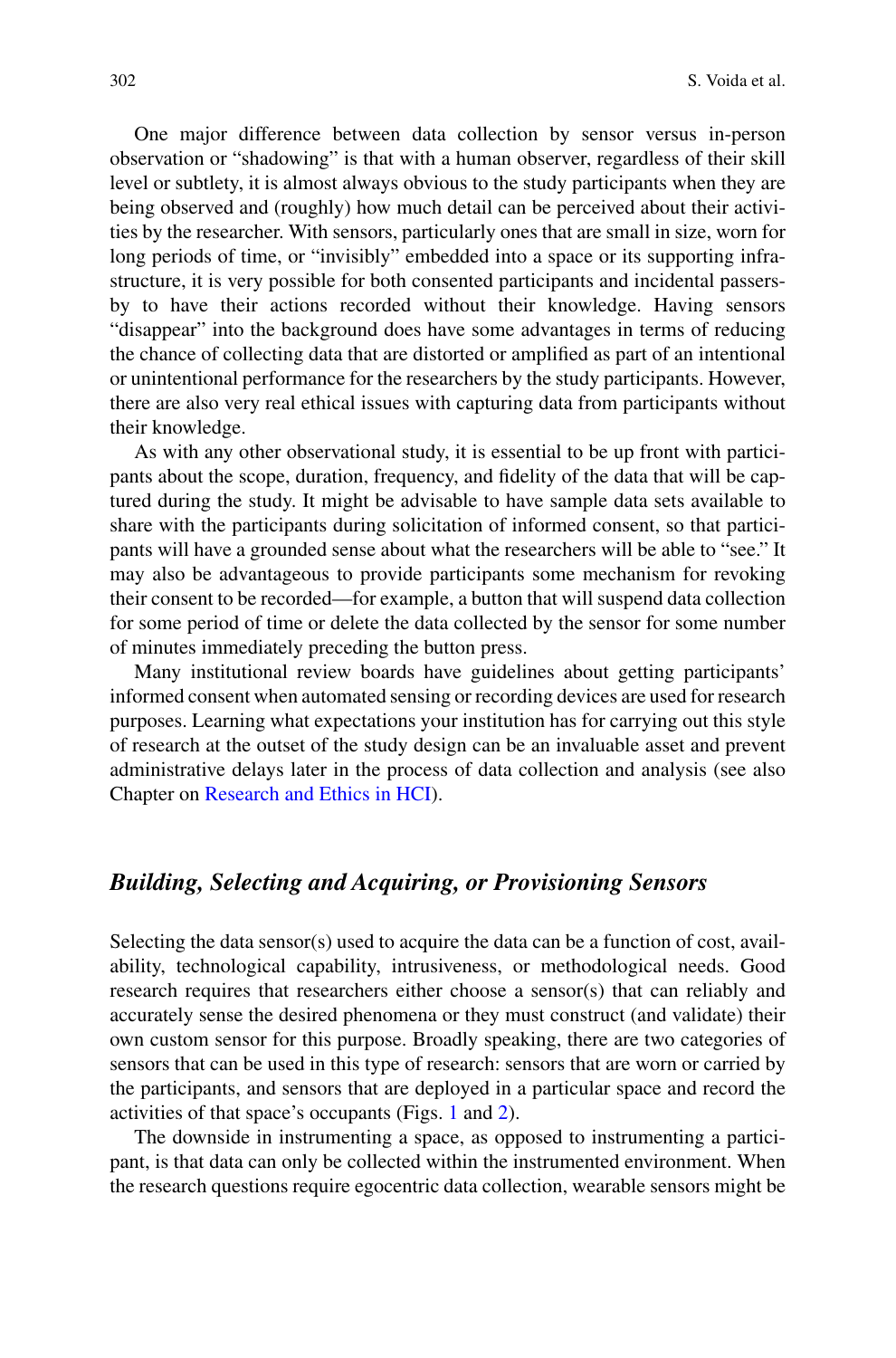<span id="page-12-0"></span> **Fig. 1** A pair of sensors that are worn/carried to collect data about a person's stress level throughout the day. The smartphone captures audio of a person's voice to look for indications of increased stress levels; the wristwatch-style sensor is a commercial electrodermal analysis device used to identify episodes of stress and arousal based on variations in a person's skin conductivity (Poh, Swenson, & Picard, [2010 \)](#page-29-0)





 **Fig. 2** Examples of sensors that have been deployed in physical spaces to collect data about the spaces' occupants. (a) and (c), two different versions of an infrastructure-based system for identifying activities related to water use in a home. (b), Sensing suites that collect data about multitasking activity in an office, including interruptions at the door, activity with physical artifacts on a desk, use of the telephone, and presence of a person (and their posture) seated in the office chair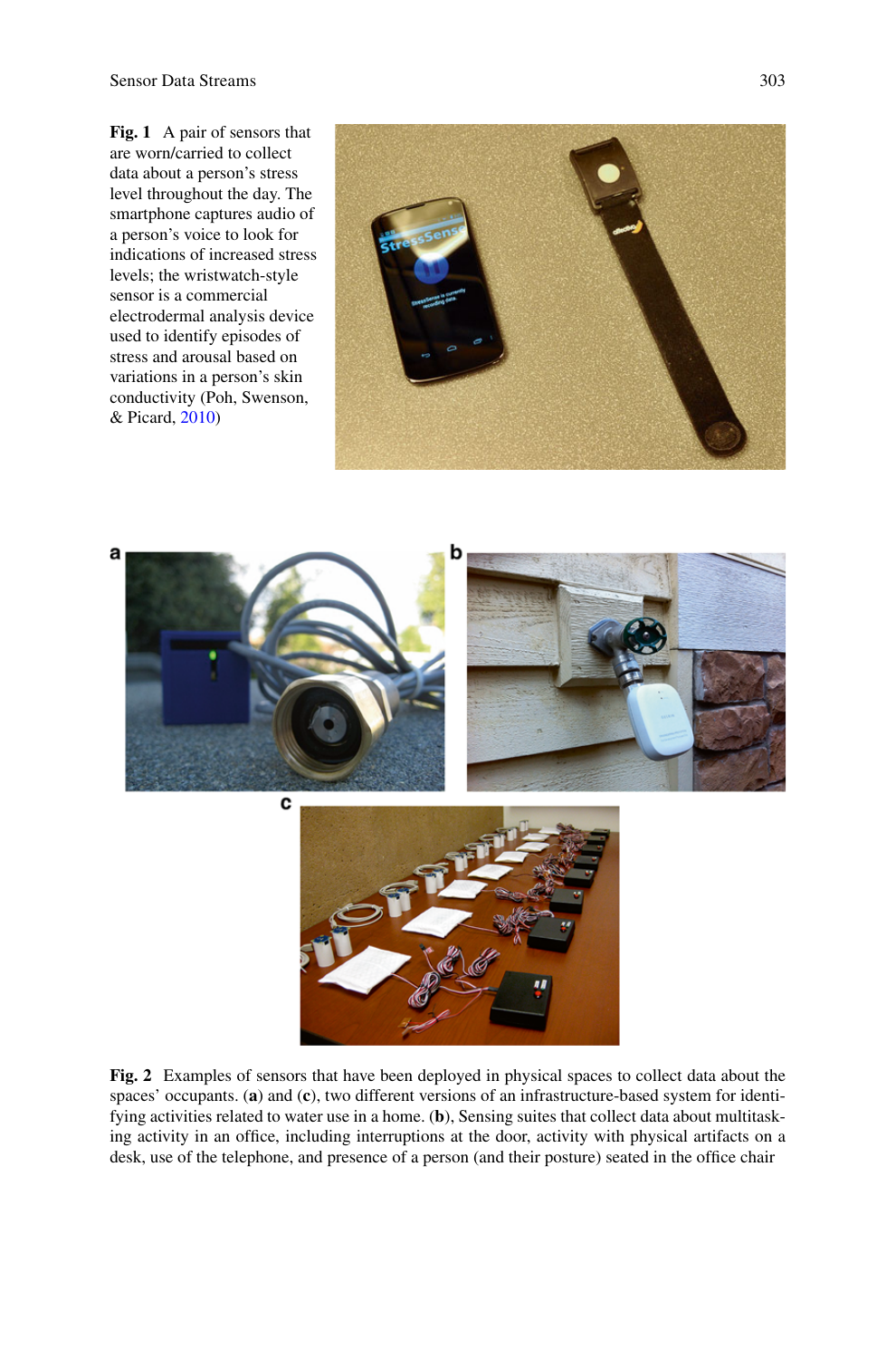required in order to collect data samples over the full range of activities, behaviors, and interactions that a person experiences throughout a day (e.g., at home, in the car, at the café, and at work), regardless of the other drawbacks to this approach.

 Some technologies collect data more effectively in some environments than in others, so another consideration in the selection or design of sensing technologies are the contexts in which data collection is envisioned to take place. For example, GPS can provide good outdoor positioning information in open areas, but becomes much less useful when location is needed in situations with no power, in "urban canyons," indoors, or when outdoor episodes are too short to acquire satellite lock. In these situations, it might be more appropriate to utilize alternate positioning technologies (e.g., Wi-Fi or Bluetooth signal strength triangulation, deployment of infrared or ultrasonic location beacons) in order to capture desired movement or location information (Hightower & Borriello,  $2001a$ ; Hightower & Borriello, 2001b). In some cases, context-aware computing middleware exists that can select from the best data source given the sensor hardware limitations and current conditions. Intel's Place Lab is one such platform that was developed for capturing loca-tion information (LaMarca et al., [2005](#page-28-0)); more recently, this kind of location-sensing data fusion functionality has been integrated into mobile computing operating systems, including Google's Android and Apple's iOS.

 The degree of intrusiveness of the sensing devices can also have a substantive effect on the success of the study or the comfort level of the participants (Klasnja, Consolvo, Choudhury, Beckwith, & Hightower, [2009](#page-28-0) ). Some physiological sensors (e.g., heart rate monitors, galvanic skin response meters, pupil dilation detectors) can be uncomfortable for participants to wear for extended periods of time, or they may make it more difficult for the participants to carry out their everyday tasks due to physical limitations or social concerns. On the other hand, installation of a few, relatively "invisible" sensors in the participants' home or work environments, such as the kinds of infrastructure-mediated sensing developed by Patel and colleagues (Cohn, Gupta et al., [2010](#page-26-0); Cohn, Stuntebeck et al. 2010; Froehlich et al., 2009; Froehlich et al., 2011; Gupta et al., 2010; Patel et al., 2008, Patel et al., 2007) or the pervasive sensors used in the MIT House *n* project (Tapia et al., [2004 \)](#page-30-0), can help to improve the ecological validity of the study, as the sensors' presence is less likely to influence or affect the participants' behavior.

# *Determining How Frequently and at What Level of Fidelity to Collect Data Samples*

 Once sensors have been acquired, constructed, or provisioned, there are a number of key considerations about how those sensors are configured to collect data during a study, namely how a balance is maintained between the sampling rate of the data streams and storage/bandwidth, processing, and power requirements. These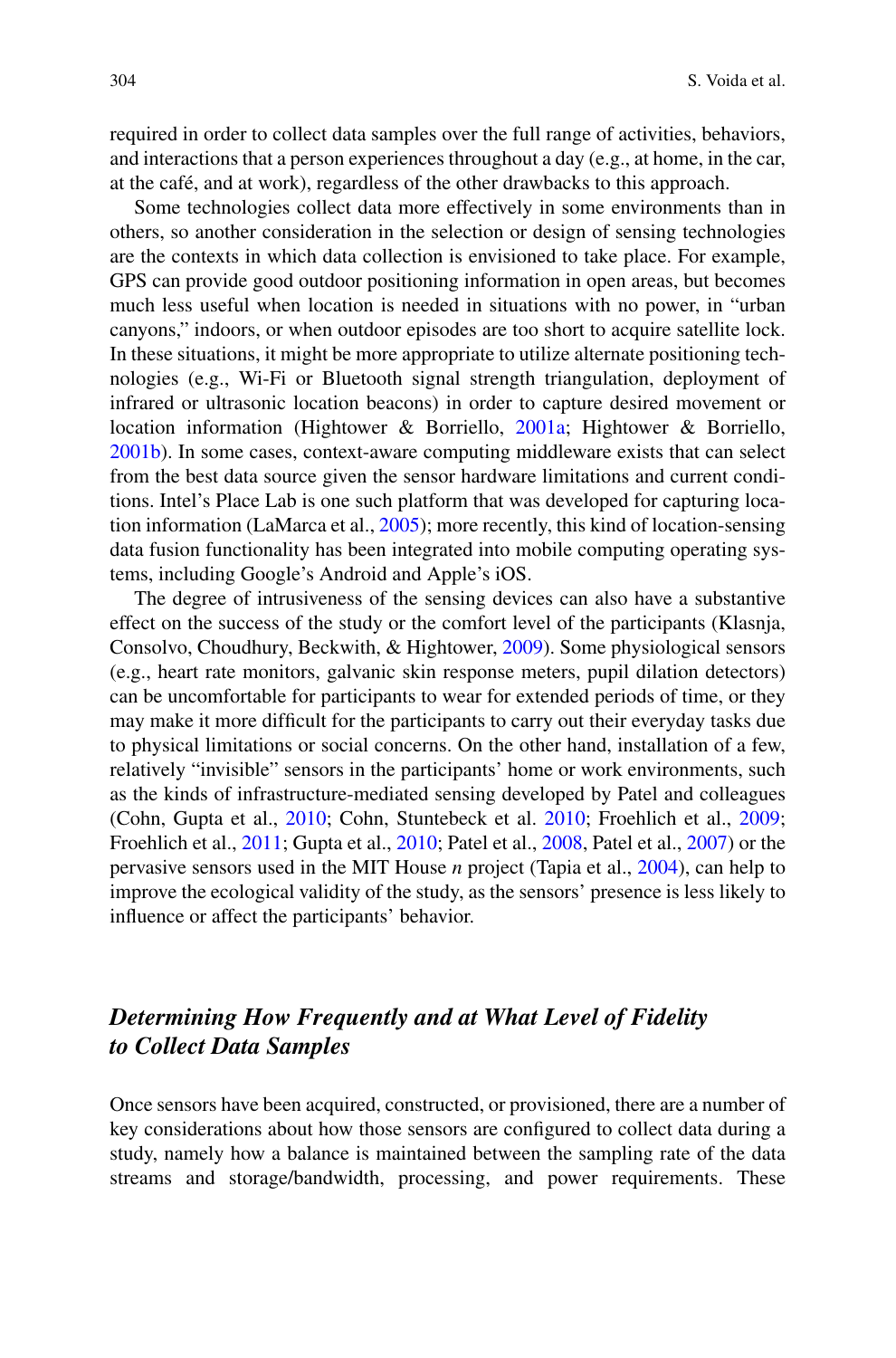concerns are pushed to the forefront when using sensors incorporated into platforms like mobile phones. Aggressive sensing can:

- quickly exhaust the phones' limited on-board storage;
- lead to excessive data plan usage if the collected data is continuously transmitted to a server via the phone's cellular radios; and
- exhaust the phone's battery rapidly, leading to a loss of potential data and annoyance for an participant who expects to be able to use to phone for other purposes throughout the day.

 The question of how much detail is captured by a sensor is bound up in the notions of data collection fidelity. In many cases, a sensor may be able to collect very accurate readings at very fast sampling rates, but this may lead to the collection of more data than is desired or necessary, given a particular research question(s). Usually, it is possible to generalize, abstract, or blur the data to reduce the processing and storage requirements or to protect the privacy of participants while still achieving a study's goals. Protecting participants' privacy may require a more nuanced evaluation, however, as behaviors may be able to be completely reconstructed even from low-fidelity data. Even if data collection with reduced fidelity is utilized, participants may be uncomfortable because they know that the sensor *can* collect higher fidelity data and researchers' assurances that this is not being done may be met with skepticism. This can be the case, for example, if video cameras are deployed as surrogates for motion detectors. These issues may create a negative reaction to being a subject of surveillance (Klasnia et al., [2009](#page-28-0)) and impact the naturalistic collection of data. Choudhury and colleagues explicitly discuss this tradeoff with regard to their collection of audio data for analysis of speech prosody using their *sociometric badges* (2003), a device worn around the neck to automatically activity—specifically, face-to-face conversations—during the work day.

 Furthermore, a single unit of contextual data can have multiple interpretations, and the researchers' choice of which interpretation is modeled can have a significant impact on how participants perceive their privacy to be protected, as well as the kinds of analyses that can be carried out with the data. Location data, for example, can be represented in multiple possible ways (Liao et al., [2006](#page-28-0) ): it could be represented as a latitude/longitude/altitude tuple, it could be represented as a geo-located address (e.g., "Donald Bren Hall"), it could be represented as being inside or outside of a particular municipal locality (e.g., "in the city of Irvine" or "on the UC Irvine campus"), or it could be represented as a semantically defined location (e.g., "at work"). Fine-grained location data can provide valuable insights about a participant's behavior, including their daily routines, paths of travel, or whether or not they cross paths with or are close enough to communicate with other individuals. But these data might also serve to identify an individual participant when analyzed or presented. The data may also reveal details about a person's activities that the participant would rather not—or does not intend to—disclose. Hightower and colleagues provide a good introduction to this problem (Hightower, [2003](#page-27-0) ), and some data about user concerns in this regard has been collected, as well (Patterson et al., 2008).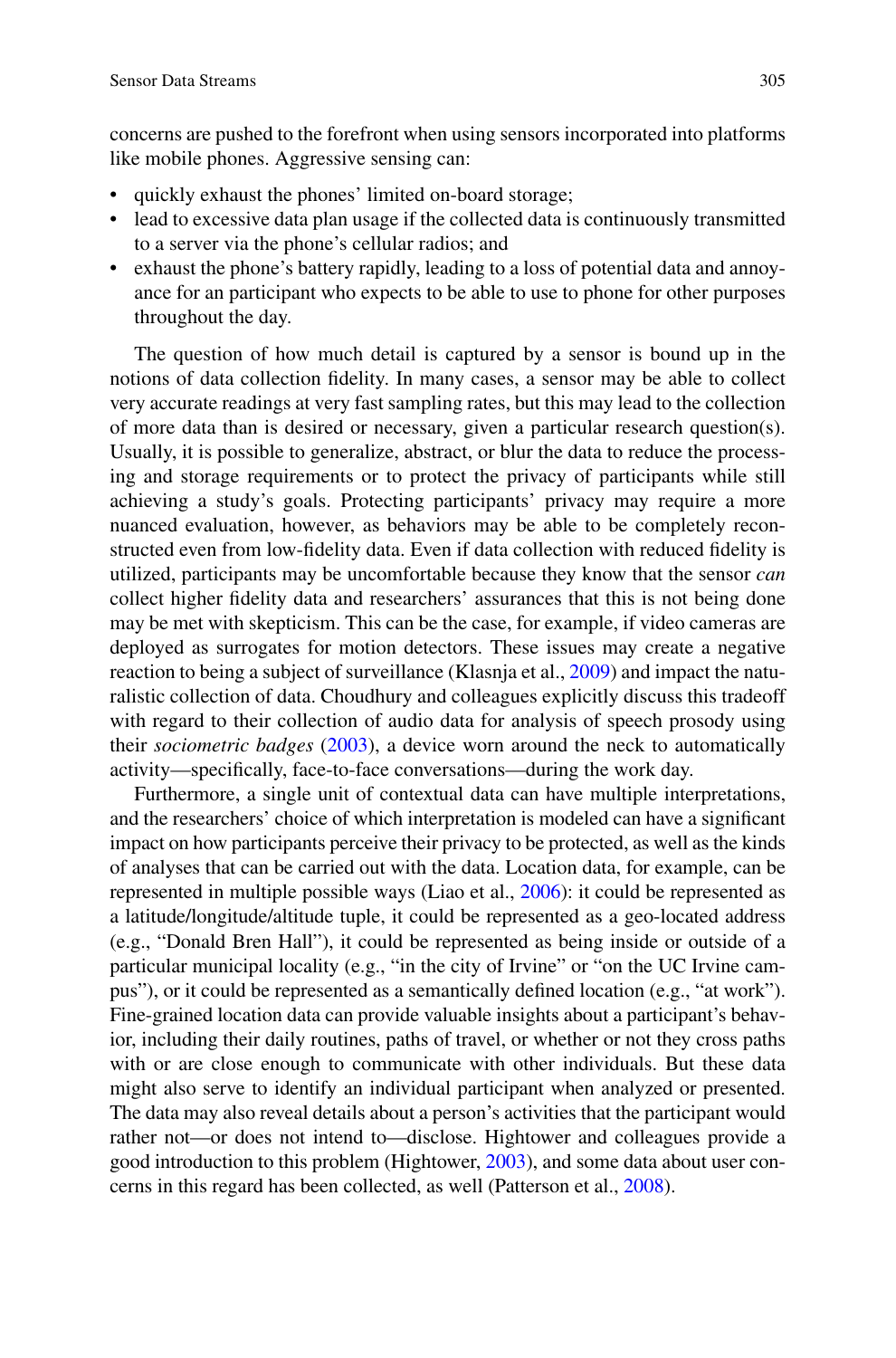Generally, however, the problem of interpreting contextual data applies to many different domains, including activity recognition, gesture recognition, etc. One solution that has been developed to navigate these concerns is to vary the fidelity of data collection based on input from other sensors. For example, by only collecting GPS location readings in an egocentric study when accelerometer readings indicate participant motion, the amount of data collected can be reduced with little to no impact and battery life can be extended. Another common solution is to save data on smartphones until a participant is near a Wi-Fi access point at which point the data is transferred to a storage server. This eliminates the need to use expensive and battery draining cellular connections, and provided there is sufficient on board storage to hold data between participants' encounters with Wi-Fi, has little impact on the data collection.

#### *Installing the Sensors*

 The number of sensors required for coverage of a large space presents an inherent complexity hurdle. Installation and maintenance of (typically) tens of sensors in a home, or hundreds to thousands of sensors in a larger building such as a hotel, hospital, or assisted-living facility, results in high labor costs during installation, and an ongoing sensor network management challenge during routine operation. Furthermore, these sensors will require some type of power source, such as batteries, which create an additional maintenance schedule and costs. It is also difficult to balance the value of in-home sensing and the complexity of the sensing infrastructure. One example that illustrates this is the Digital Family Portrait (Mynatt, Rowan, Craighill, & Jacobs,  $2001$ ; Rowan & Mynatt,  $2005$ ), which communicates activity information from an elderly person's home to a remote caregiver. In the system's study, movement data was gathered from a collection of strain sensors attached to the underside of the first floor of an elder's home. The installation of these sensors was difficult, time-consuming, and required direct access to the underside of the floor. Though the value of the application was proven, the sensors' complexity limited the number of homes in which the system could be easily deployed. If the value of the proposed sensor deployment is not clear in advance, a Wizard-of-Oz method (Dahlbäck, Jönsson, & Ahrenberg, 1993) can be used to mitigate the deployment risk. This approach tests the outcome of a perfect sensor system by using a researcher to simulate the sensing infrastructure—that is, to visit the field site in person and manually record data of a corresponding type and level of fidelity as would be expected from an automated sensor. If the results are promising, then actual sensor deployments can proceed in earnest.

#### *Storing the Collected Data*

 One of the more pragmatic concerns about conducting a study using streams of data are decisions about how—and where—the collected streams are stored between the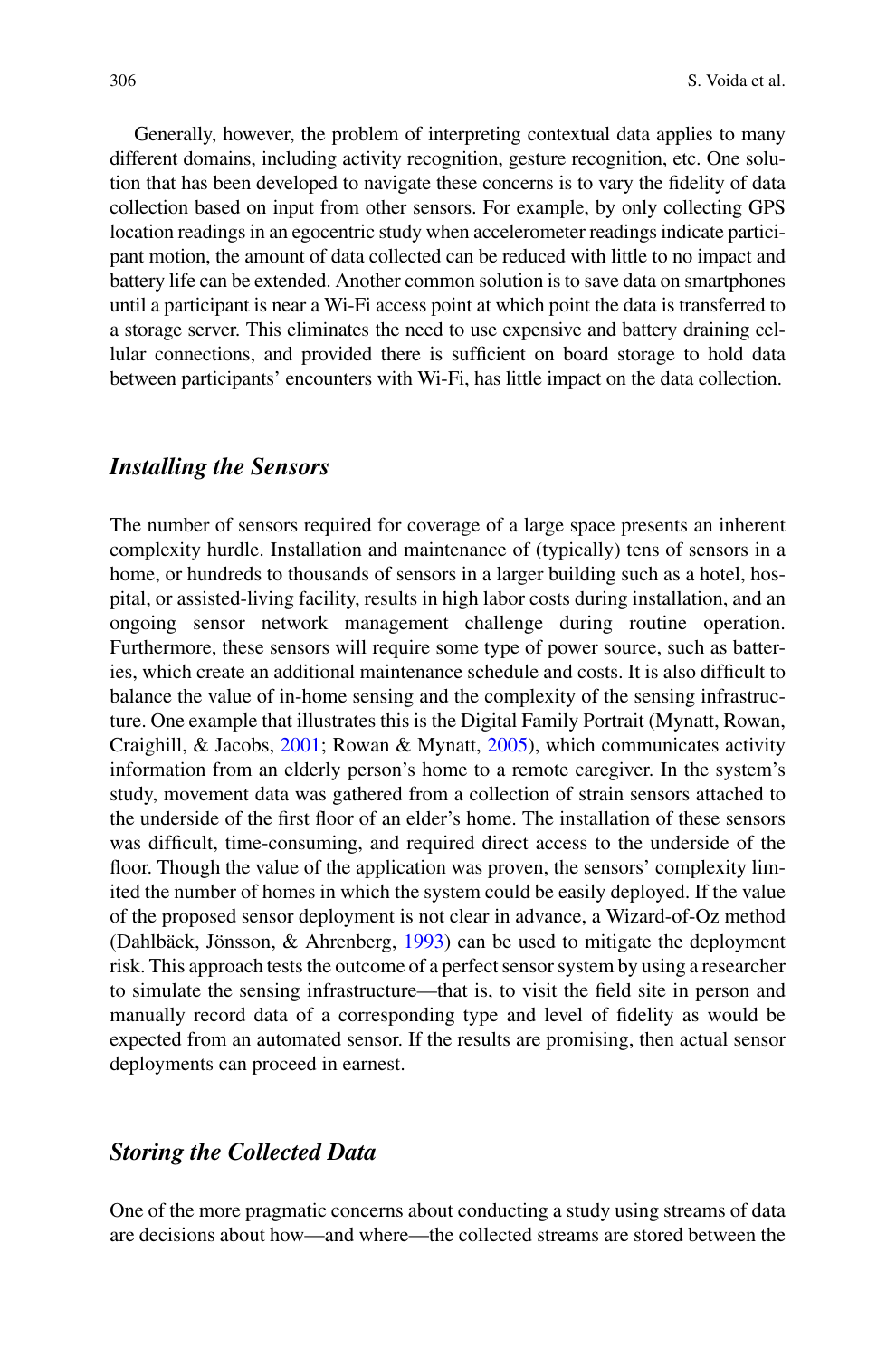time at which they are collected and when they are aggregated and analyzed by the research team. The options available to researchers here are often directly impacted by the decisions made about how frequently and at what level of fidelity data are collected.

 The two most common options for capturing a data stream are (1) to record the sequence of observed events on a device connected to (or nearby) the sensor data source and to collect a copy of the stream at various points of time during and/or at the conclusion of the study or (2) to continually transmit collected data back to a central server via a network connection. Both of these options have pros and cons that must be considered. Although creating a local cache of study data is often more technically straightforward, this approach can be problematic when large volumes of data (e.g., video or audio) need to be stored, and relying on multiple storage media to capture study data can increase the complexity of data collection. Transmitting data to a research fileserver that is connected to the Internet can make it easier for researchers to monitor the volume of data in the stream, dynamically add storage capacity, and maintain continuous backups of the collected data. However, this approach requires that each of the sensors be able to connect to the network and necessitates additional technical support to ensure that gaps in connectivity do not result in skipped data and that participants' data are reasonably secured while in transit. This technique also requires that researchers consider whether/when data might be aggregated, filtered, or pruned to protect participants' privacy, to weigh demands on sensors' batteries, and to think about whether data transmission costs might come into play (e.g., if large volumes of data need to be uploaded over a cellular data connection).

 Given the falling cost and rising capacity of digital storage, as well as the increased processing capabilities of tiny mobile computing devices, storing as much data as possible at the point of sensing (e.g., on a smartphone) would, in many cases, be beneficial to researchers. However, this is not the only option. Especially when using a large number or wide variety of sensor data sources, aggregating data from multiple sources into a single "stream" at the time of collection can dramatically simplify the subsequent analysis. Creating a single event stream eliminates (or at least minimizes) the overhead involved in temporally synchronizing observations from different sources. (Synchronization can also be accomplished by planting various markers in the data, similar to the way that a movie production clapboard leaves a visual trace in the film and an audible sound in the audio recording. However, these independent data streams still need to be aligned using these markers before they can be manipulated; this process can be significantly burdensome when many streams need to be synchronized.)

### *Making Sense of the Collected Corpus of Data*

 Researchers can conduct various post hoc analyses of data streams using standard statistical software packages. A common example would be comparing the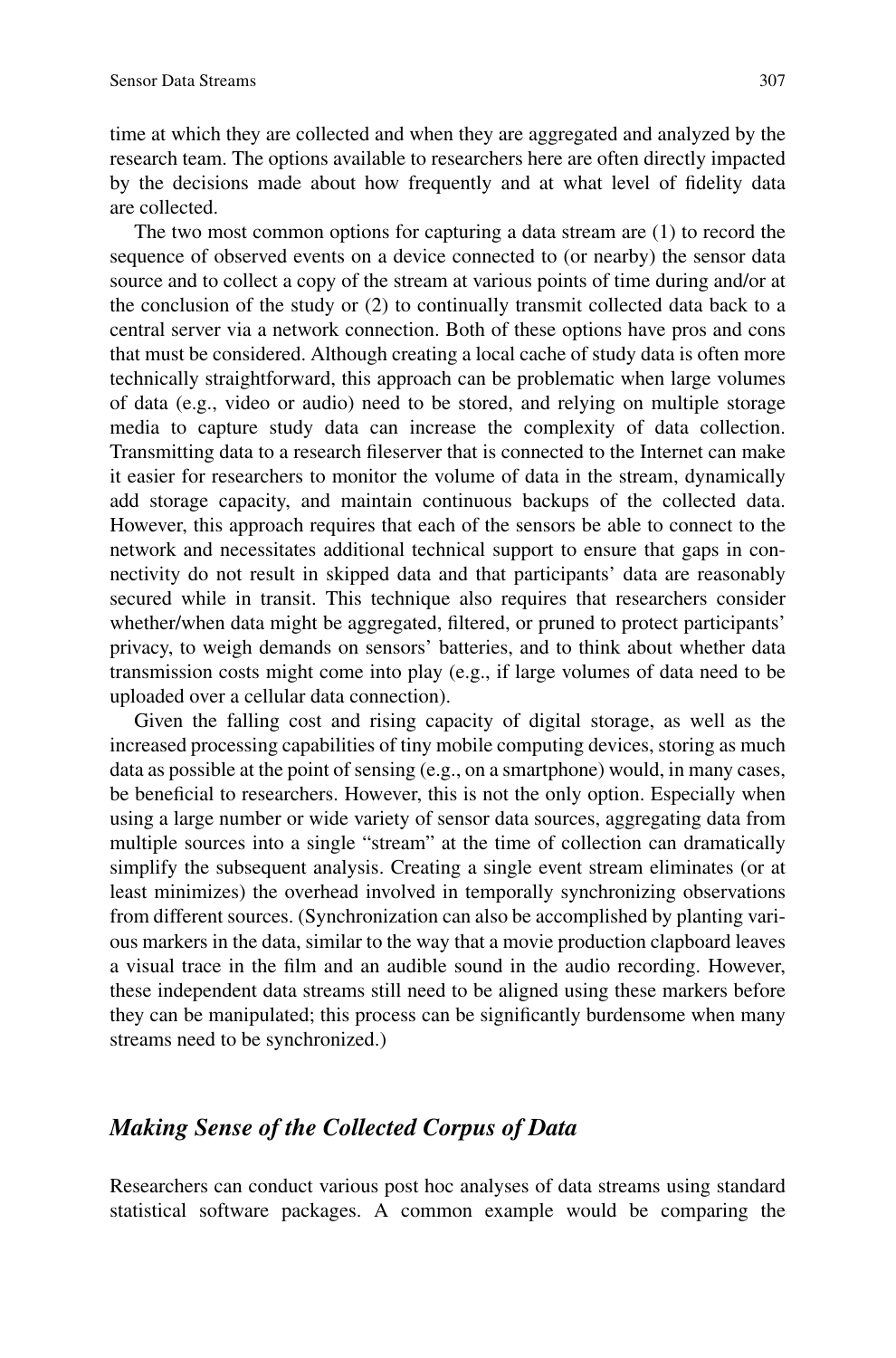frequency or distribution of sensed events under different conditions, revealing correlations between these conditions and the observed behaviors. However, due to the volume of sensor data that are collected by automated systems and the noise inherent in sensor data sources, it is often more valuable to use machine-learning techniques to classify sensor data into higher-level representations of participants' behaviors or to perform hypothesis testing. Examples of such classification include identifying when particular events occurred, classifying the mood of participants at any given time, or figuring out where a participant is. Some of the machine-learning techniques that are valuable for making sense of sensor data streams include data filtering and smoothing  $[e.g.,$  particle or Kalman filtering (Krumm, [2010](#page-28-0))], activity detection (Philipose et al., 2004), and sensor fusion [e.g., using Hidden Markov Models (Patterson et al., 2005), naïve or dynamic Bayesian Networks (Fox, Hightower, Kautz, Liao, & Patterson, [2003](#page-27-0) ), or time series data analysis (Liao, Patterson, Fox, & Kautz, [2007](#page-28-0))].

Oftentimes, the first step in analyzing the data collected during a sensor data stream study is to classify the data stream into segments or to identify particular events in the data (a special case of classification). This would be true of activity recognition and gesture recognition studies, for example. These classifications, in turn, may become the focus of analysis by conducting studies of their frequency or purpose. In the case of context-aware computing, they may serve as input to another system component, for example, presenting search results or map directions filtered by the user's location. In either case, it is important to carefully evaluate the classification algorithm based on machine learning techniques before advocating its broader use.

#### **User Modeling and Event Detection**

The first step in making sense of streams of sensor data is to clearly identify which data will serve as inputs to the classifier. This is equivalent to identifying the dependent variables or the "features" of a machine-learning task. Then, it is necessary to establish the classification categories or, alternatively, the metric $(s)$  that is going to be detected; these become the independent variables or output of the classifier. A classification task would be one in which a reading of dependent variables is mapped to one of *N* categories (e.g., mapping accelerometer readings on a smartphone to one of {sitting, standing, lying down}). A continuous variant of classification, regression, would map the reading to a real-valued metric (e.g., mapping a skin galvanic response sensor and a heart rate monitor to a number from −1.0 to 1.0, representing emotional valence).

 If the researcher has access to several (and, hopefully, many) examples of validated, true mappings from dependent variables to the independent variable sometimes called a "gold standard"—then it is possible to use supervised machine learning to construct a classifier. In this case, the mapped values form a training set from which a classifier can be automatically trained. If the researcher does not have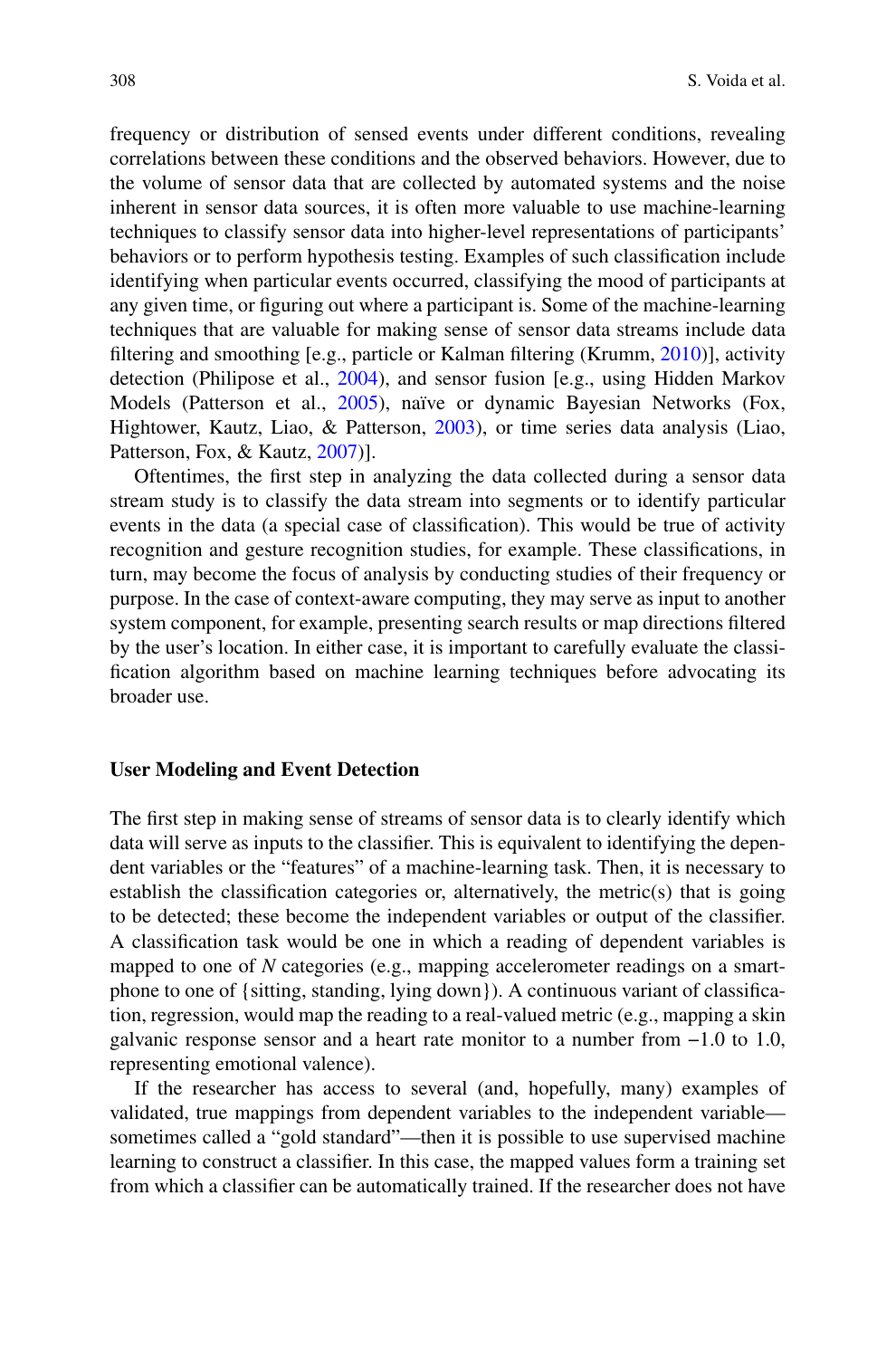any examples from which to train a classifier, unsupervised machine learning, or clustering, is an option.

 In both cases, it is important that the researcher consider how the training data generalizes, and if that is the right generalization for the study. For example, a gesture classifier that is trained on one person's gold standard data should do a good job identifying gestures in un-annotated data from the same person. However, because the training data only came from one person, it may not work well when applied to a different person's unannotated data. This would be true if gesture performance varied greatly among people even for the same gesture. Another example of when generalization might fail is if accelerometer data collected from one type of hardware is used to train a classifier. That classifier may be ineffective if it is given unannotated data from different hardware as an input. This would be true if due to calibration, sensitivity or something else, different devices produced different readings for the same phenomenon. A closely related research concern is to be sure that the classifier is being trained on data that is generated by the correct phenomena; although this may seem obvious, this principle can be violated in subtle ways. For example, if a person-tracking application is trained to classify motion detector activation as being indicative of a person's presence in a particular room, this classifier will not result in correct behavior if the training data contains examples of motion detector activation that was caused, instead, by the family pet.

 Unfortunately, gold-standard data is often available in limited quantities; it is time-consuming and can be expensive to capture and accurately label sensor data streams, especially across a diverse or distributed population. Nonetheless, the goal of user modeling is to create an algorithm that can both be shown to classify the available gold-standard data correctly and that will work just as well with real-world sensor data. One problem that can arise in user modeling is known as "overfitting." That is, it is possible to create or tune a classifier that works very well on the goldstandard data, but will not work for as-yet-unseen data. Overfitting is typically addressed through a process of cross-validation, described below.

#### **Validating User Models**

Cross-validation refers to the process of evaluating a classifier by dividing a single set of gold-standard data into a number of subsets and then using different permutations of these subsets as training and testing data across a set of validation experiments. Each permutation is called a "fold" and corresponds to a single sample experiment; multiple experiments are carried out, with the number of experiments matching the number of folds used. The folds are often created to exhaustively cover all available annotated data— testing each data point one time as part of the process and using it as training data the rest of the time. An example would be tenfold cross-validation. In tenfold cross-validation, the gold-standard data is divided into ten subsets of equal size. A total of ten experiments are run, such that in any one experiment, nine of the subsets are used to train the classifier. Once the training phase is complete, the tenth, "held-out" subset is classified, but with the preexisting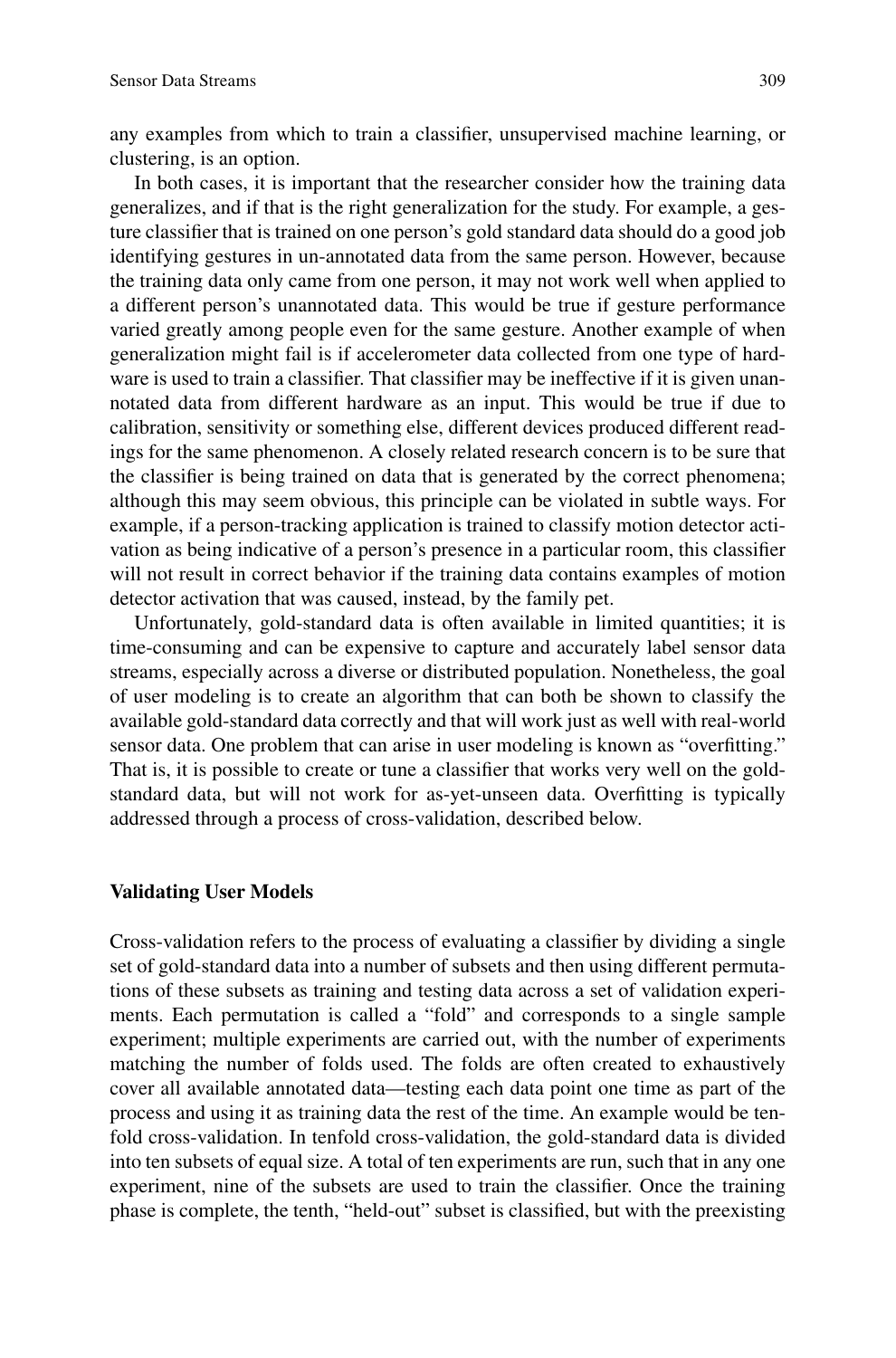annotations on this part of the data hidden from the classifier. Finally, the annotations that are computed by the classifier for the training subset are compared to the actual, hidden annotations, providing a way to assess the degree to which the classifier was correct. Typically, the ten experiments will produce accuracy metrics, which can then be statistically analyzed for mean, variance, etc.

 Generally speaking, it is possible to choose any number of folds from two through the number of data samples that have been collected. Broadly speaking, this is referred to as "*n*-fold" cross-validation. Regardless of the value of *n* that is chosen, each data sample is only tested (classified) once. A special case is "Leave One Out Cross Validation" (LOOCV). This is when *n* is chosen to be equal to the number of data samples, N. This requires the most computational power, as the classifier must be learned *N* times, and this process of training the classifier is typically far more computationally intensive than testing. Many software frameworks exist to automate the process of creating and testing using cross-fold validation, including the popular WEKA machine learning toolkit (Hall et al., [2009](#page-27-0) ).

When using *n*-fold cross-validation to train and test classifier, it is important that no information "leaks" from the training set to the testing set during cross- validation; that is, that samples assigned to the training set are selected to be as independent as possible from the samples used for training. Even information leaks that appear to be very minor can create impressively accurate classifiers, which would completely fail during a real application of the same technique. How might such a subtle leak occur during experimentation? One example would be if sensor readings (e.g., temperature readings from an instrumented apartment space) were collected and stored as a difference from a running average of all previously collected data points. In this case, independence is broken; when the gold standard is separated into *n* folds, any given testing fold will be related to the training fold through the common mean implicitly used to encode the data. In this way, the training data "knows" something about the data to be tested. One way to solve this problem is to carefully consider the representations that are to be used for stored sensor data and to separate raw data samples into folds for cross-validation *before* calculating any aggregate statistics across the fold or subsets of the fold.

 Some special cases require separating the data in unique ways in order to enforce the right kinds of independence. For example, in a gesture recognition problem, the most appropriate way to create folds might be one in which samples collected from different individuals are placed in their own fold. While this may create folds that vary in the number of samples that they contain, it will ensure that the classifier is learning gestures that will generalize to unseen *people* instead of to unseen samples from known people. This would help to support a claim that this technique would ultimately work when applied to a person for whom training has not been individually conducted. Another special case relates to the temporal nature of data streams: a sample collected from a sensor at a particular point in time is often explicitly or implicitly related to the samples collected just before or after. As a result, separating data into folds where the testing samples have a consistent temporal relationship to the samples in one or more folds might produce abnormally good results. Perhaps, in this case, creating folds based on day is more appropriate, or perhaps creating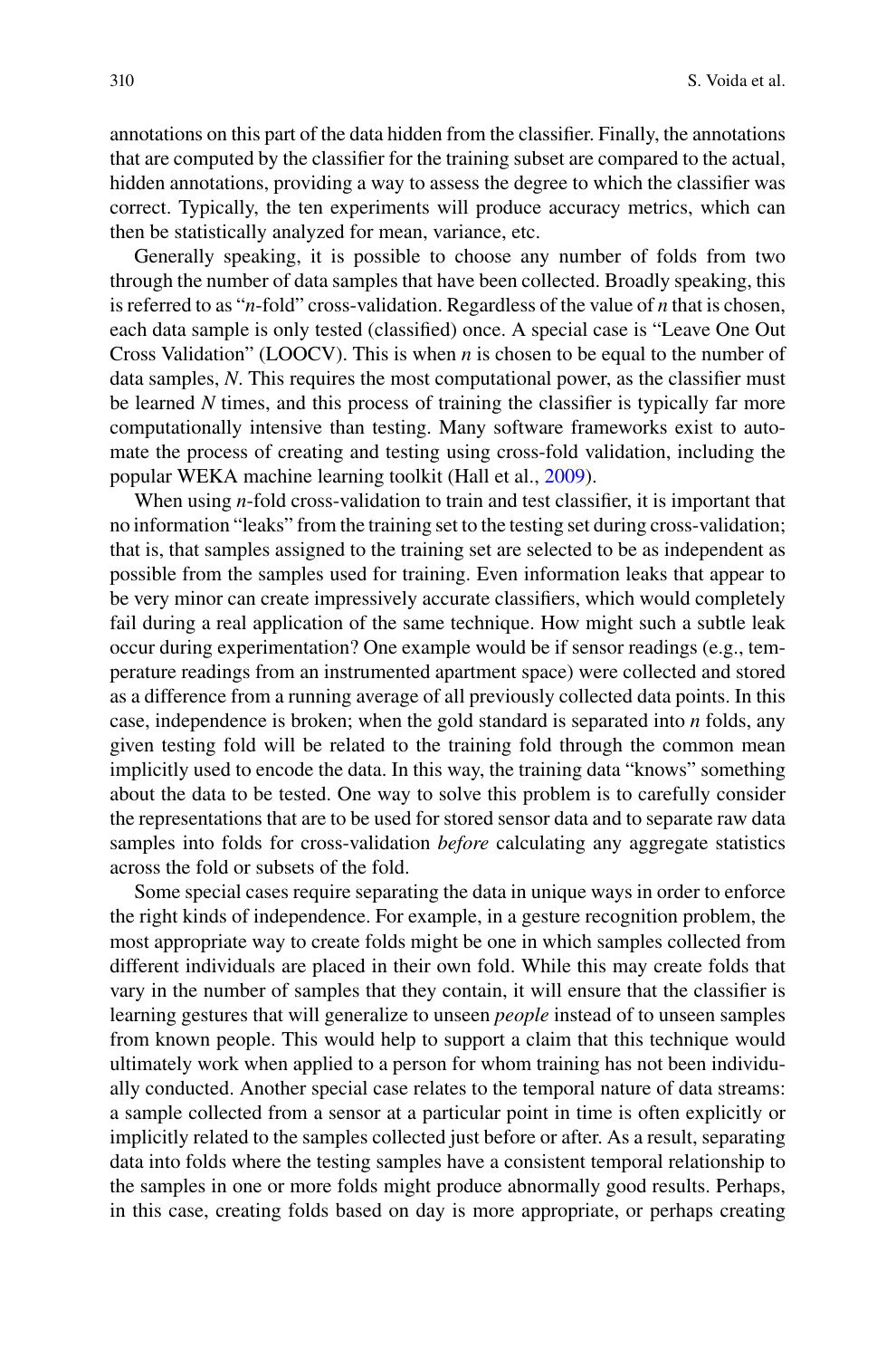training sets of the last hour's worth of data applied to the next data sample would be more appropriate. Analysis tools like WEKA offer a variety of capabilities for partitioning a data set into folds based on various criteria and can be particularly helpful when taking advantage of these techniques.

 The nature of cross-validation assumes that all data is available for use in an offline context in which it can be repeatedly accessed in different sequences as required. A common application of this approach is to use extensive cross- validation testing to create one classifier whose parameters are fixed and then to apply it in an online setting in a testing-only configuration. Such a classifier might then be used for a context-aware application, for example. The machine-learning literature includes extensive variations to the above approaches, which relax, in various ways, nearly every possible dimension of the described approach to achieve different effects, maintain sample independence, or account for different kinds of input data. (A good introduction to issues related to creating classifiers in the machine-learning style appears in Langley, [2000](#page-28-0) and Domingos, 2012).

The metrics for evaluating classifiers are also influenced by the goals of the research and the questions that the researchers are interested in answering. Accuracy in matching the gold standard may seem to be a natural evaluation, but, in fact, this may be inappropriate given the ultimate use of the system. For example, should a researcher care about whether a classifier can accurately assess whether a doctor has entered an exam room or not? Such a classifier may identify such an event correctly over 99 % of the time, but if the goal is to figure out when a doctor doesn't see a patient, then false positives may be a more important metric. Similarly, it may not be important to detect the exact *moment* when you, for example, walk outside, get angry, speak to your child or eat something, provided that you *do* detect each of those events within some reasonable timeframe; an excellent discussion of evaluation metrics was written by Ward, Lukowicz, and Gellersen (2011). Finally, with regard to metrics, it is important to consider the statistical significance of the findings in addition to the accuracy of the predictions. These significance values help researchers to understand whether an algorithmic improvement on a small data set is as important as a small improvement on a big data set, and this is an often-overlooked component of classifier-based data analysis (see also Demšar, [2006](#page-26-0)).

#### *What to Report in a Study Using Sensors*

 Although collecting streams of data from participants can be a powerful technique for observing existing behaviors (or in situ adaptations to novel technologies), incorporating sensor data into an experimental protocol requires careful planning. Additionally, reporting study findings based on streams of sensor data necessitates careful quantitative analysis that takes into account noisy sensor sources, ambiguities in sensed data, or technical problems with the sensors, which can lead to missing, corrupt, or misleading data. A well-described study will report the experiment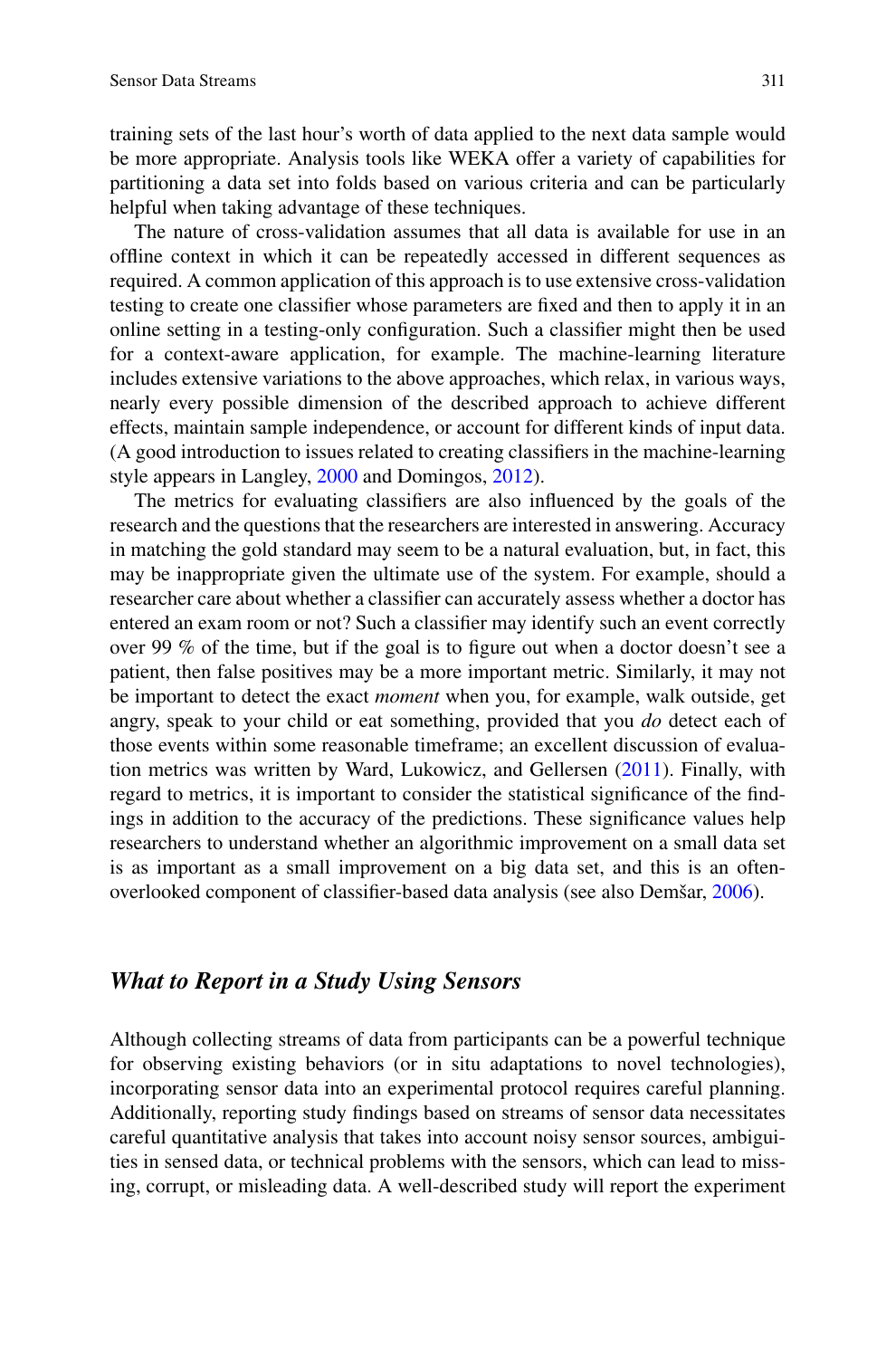in sufficient detail that another researcher would be able to reproduce the study and achieve the same results. This would include describing:

- Hardware: What type and quantity of hardware was utilized? What mode was the hardware placed in? In what ways were the hardware components configured? What mode were they utilized in?
- Experimental setup: Where were the sensors placed? Why were those locations chosen? Who installed the sensors? What did the environment look like with the hardware installed? Did the setup change? At what point? How did this impact the participants? How did the experiment end? What was the final disposition of the hardware?
- Participant knowledge: Exactly what did the participants know about the hardware and data collection? How were they told? Were they asked to do anything different from—or in addition to—their normal activities during the study? Did participants' interactions with the study hardware change during the course of the study? How were participants compensated?
- Experimental execution: During the course of the study, what transpired with respect to the experimental setup? Were they outages? How much and what type of maintenance was conducted?
- Software infrastructure: How was the data collected? Was there specialized software used in collection? What configuration was the software put into? How was data transmitted, protected, and integrity assured?
- Analysis: What analysis was conducted on the data? At what point in the running of the experiment was the analysis conducted? What was an example of the data that was collected? Were there any changes made during the course of the analysis? Was particular software used to conduct analysis? What were the parameters of the algorithms used? How accurate was the analysis based on the gold- standard data? What other metrics were evaluated to justify the approach used? Was the analysis statistically significant?
- Why were these choices, and not others, made?

# **Personal Story About How the Authors Got into Using this Method, What Attracted Them to It, What Set of Methods They Use with It**

 In a study of the effect that e-mail has on both individual multitasking and informa-tion flow within small groups in an information work site (Mark et al., [2012](#page-28-0)), Voida and colleagues used a combination of:

- semi-structured interviews;
- surveys;
- in-person "shadowing";
- logging of electronic activities (i.e., desktop window switches); and
- environmental, social, and physiological sensors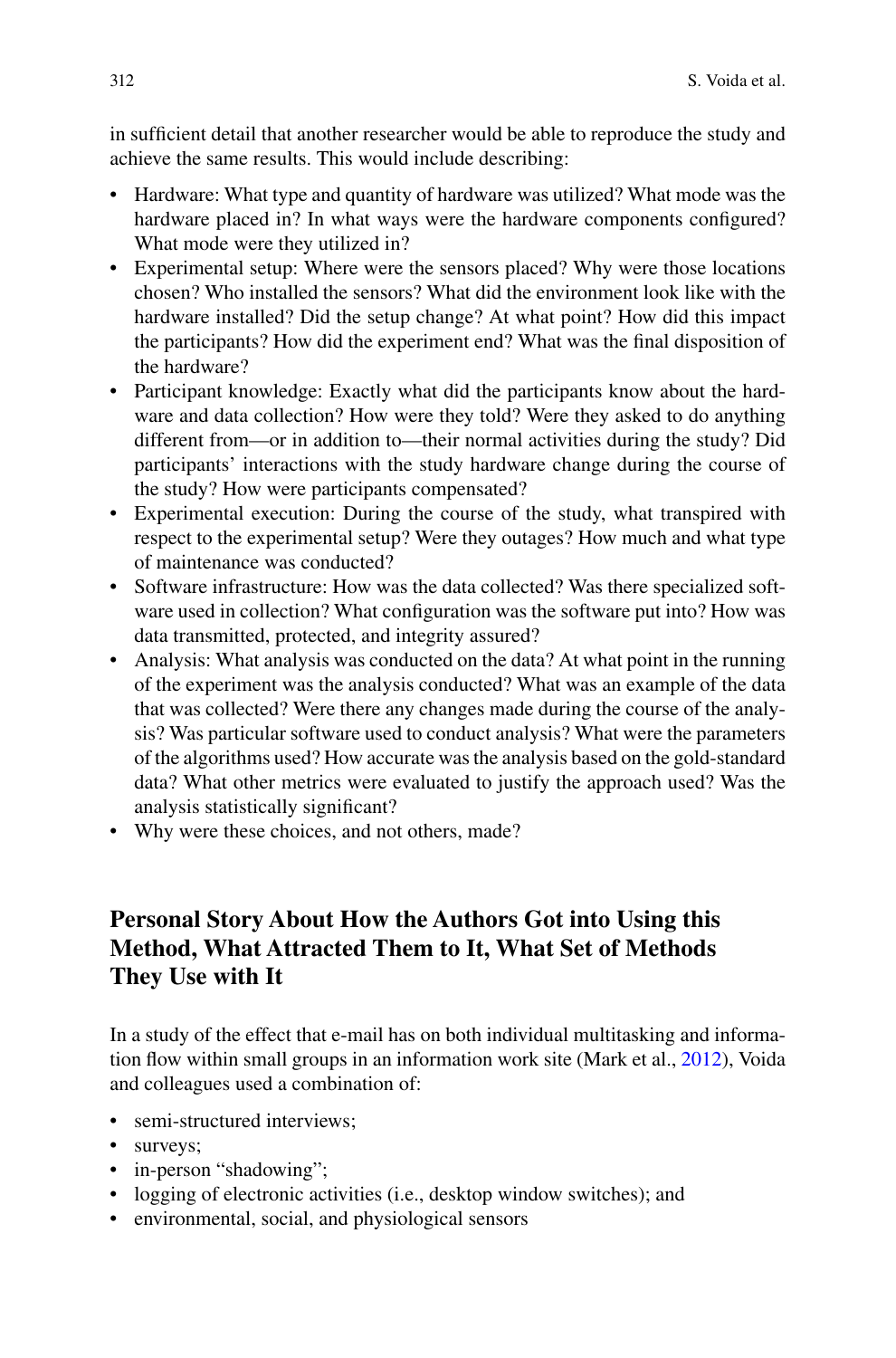to collect a large corpus of data about the pace of work, pace of interpersonal communication, and communication channels used in the workplace. We compared behavior under typical circumstances to when targeted individuals within the organization were asked to shut off their e-mail for 1 week. (During the e-mail "holidays" that we instituted, our participants' managers and coworkers were told about our study, and informed that the participant was in the office and working but could not be reached via e-mail.)

 Collecting streams of sensor data was particularly important in the course of this research for three reasons. First, we wanted to collect as many different kinds of data about these individuals' work practices during the study as possible. We were able to examine many different facets of work and to observe the variations in the ways that these work practices were carried out by comparing the differences among repeated measurements using the same set of sensors. Second, one of the more interesting—and less well-understood—measures that we could collect about workplace collaboration and multitasking was the level of stress experienced by our participants throughout the workday. To understand changes in stress levels, we used commercial heart rate monitors to collect readings about heart rate hundreds of times each day. Finally, the field site for this study happened to be located nearly 3,000 miles from our home institution. In order to collect the volume of data that we needed to draw conclusions about work practices in light of the per-day and perparticipant variation in information work activities, we set up the sensors once and then used them to collect data continuously from each participant for multiple weeks. This approach substantially minimized the cost—both in terms of travel and time on-site—for running the study.

 Based on the data streams that we collected, we were able to quantify the amount of time that our participants spent each day conducting various kinds of activities (based on a "virtual sensor" observing window changes on the desktop computer), examine the composition and strength of social ties in the workplace (based on faceto- face conversations sensed using sociometric badges), and measure changes in stress levels when e-mail was present and when it was not (based on readings provided by a commercial heart rate monitor). In order to make sense of these streams of data, we conducted manual statistical analyses of the aggregated event streams after data collection was complete. Generally speaking, we looked at daily averages of these events, using ANOVAs, *t* -tests, and parametric statistics to determine whether our e-mail availability intervention, individual differences, or other factors were more likely to explain any variation that we observed in event frequencies or durations during different phases of the study. Even with a relatively small group of fully instrumented participants  $(n=13)$ , the environmental, social, and physiological sensors collected millions of data points over the course of the study.

 Another key aspect of our study was that we used a combination of log data (window changes recorded on each participant's primary desktop computer) and in-person observations to help label the sensor data. These discrete (and less ambiguous) data points enabled us to triangulate events of interest and helped us to make sense of a very large, complex, and messy corpus of real-world sensor readings.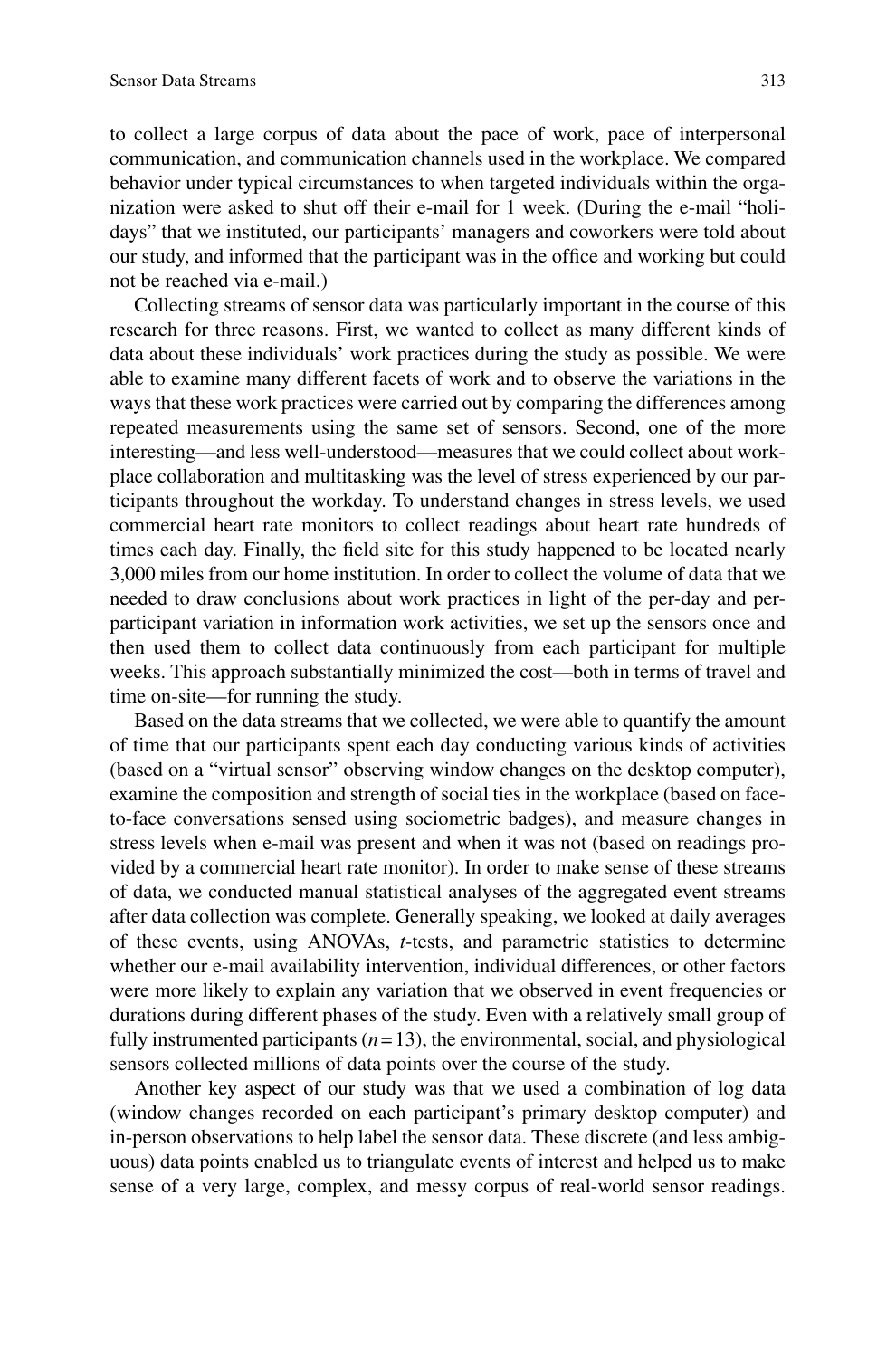In ongoing work, we are investigating the degree to which the log and sensor data that we collected can be used to train a classifier to predict the multitasking observations that we were able to collect from in-person observation—the traditional "gold standard" for this kind of research. The outcomes of this research will help to clarify which data streams are most useful for understanding information work as well as the circumstances in which sensors can (and cannot) serve as a substitute for in-person, ethnographically inspired fieldwork.

 In another study, Patel and colleagues wanted to conduct an in-depth, empirical investigation of the proximity of the mobile phone to its owner over several weeks of continual observation (Patel, Kientz, Hayes, Bhat, & Abowd, [2006 \)](#page-29-0). The overall aims of this study were to determine if a mobile phone is a suitable proxy for its owner (an assumption that had never been empirically studied in the literature), to understand the reasons behind separation between a user and his or her mobile phone, and to offer guidelines for building applications. This study relied on a mixed-methods approach that required collecting data from some sort of proximity sensing technology. The sensors used were small, custom-built, battery-powered Bluetooth tags that the user would wear throughout the day. These tags would transmit a beacon signal continuously and the phone would record its distance to each tag based on the amount of time that it took the radio signal to propagate. This approach allowed us to continuously record the user's distance from his or her phone and to gather quantitative data not otherwise possible with other investigational means. Because the experience sampling method (ESM) or self-report would have created artificial changes to the user's behavior with their phone (i.e., picking it up to answer when the very thing that we were measuring was proximity to the phone), automatic sensing was a necessity. Additionally, the quantitative data allowed us to explore whether it was possible to apply machine-learning techniques to predict proximity. In the end, since the user's behavior was modified only by wearing a Bluetooth tag, and because no qualitative evidence to the contrary emerged in follow-up interviews, it was reasonable to argue that there was little modification to the user's natural behavior with respect to the proximity of the phone during the investigation. The resulting quantitative proximity traces proved valuable during the mixed-method interview process and the final analysis.

 Because the logging application resided on the user's phone, the researchers took care to design it so that it would not impact the user's normal phone use. We also created a tool that would produce daily visualizations of people's proximity to their phone at 1-min intervals. Because the sensing was not perfect (e.g., it could be impacted by clothing, multiple people between the tag and the phone, and noisy RF environments), we used the visualization during our interviews with the participants as a guide for them to think through the day, an example of a retrospective analysis technique (see [Looking Back: Retrospective Study Methods for HCI](http://dx.doi.org/10.1007/978-1-4939-0378-8_15)). They were allowed to bring their calendars or schedules to help them remember reasons for being separated from the phone. It turned out that the sensing did not have to be perfect. Even high-level activity information captured by the sensors was sufficient to help participants bridge the gaps in their memory, reconstruct their day, and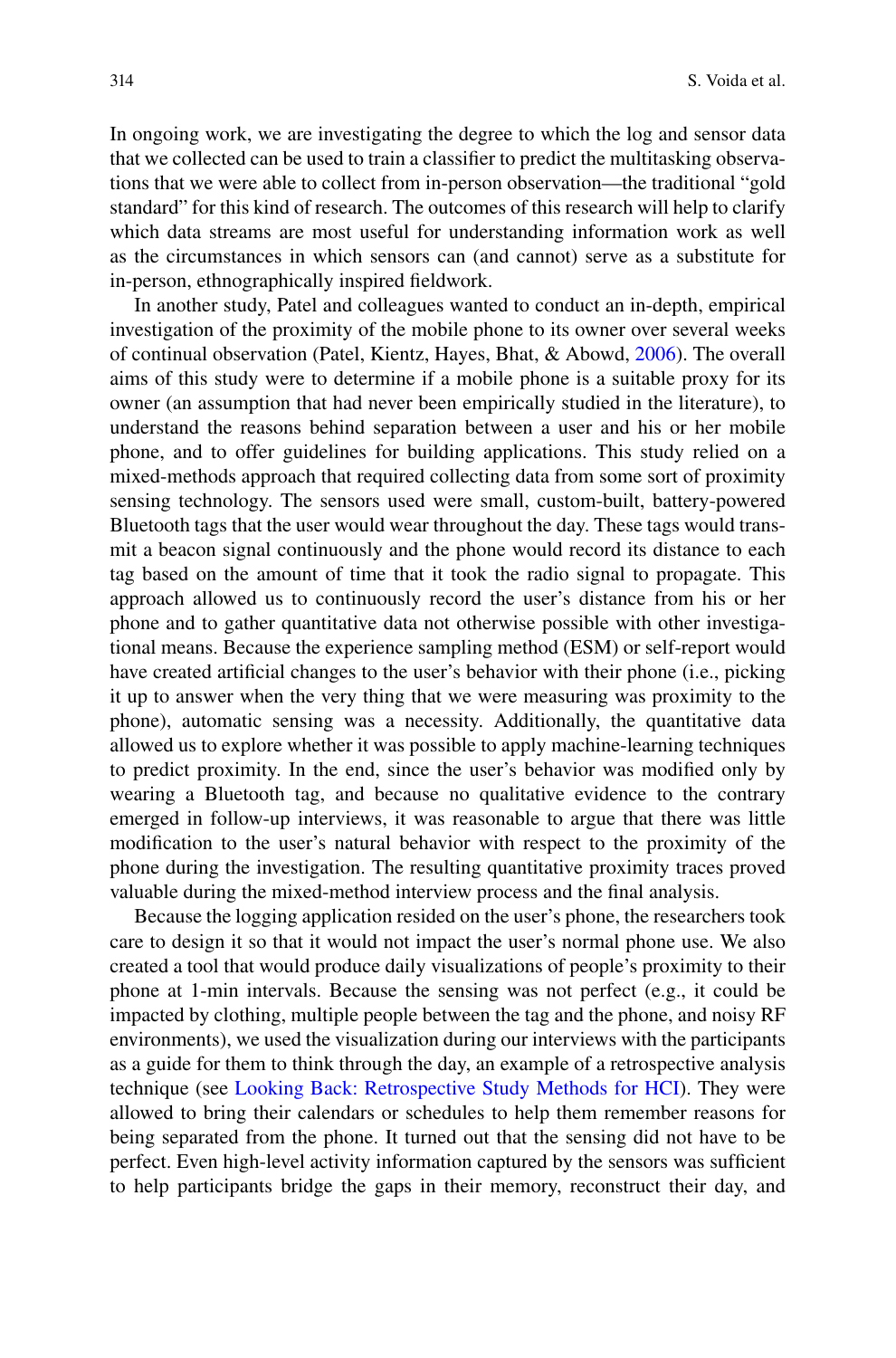articulate how they were using the phone. In many cases, we found that it was not until participants actually saw their activity data that they recalled the details. Combining automatically collected sensor data and prompted interviews that were grounded in the sensor data served as a powerful tool for studying detailed behavior and the reasons behind it. It provided a balance between quantitative and qualitative results that might be difficult to achieve with a single method. A few years later another research group replicated this study on smartphone proximity with similar success (Dey et al., [2011](#page-26-0)).

In a final study, Patterson et al. used a variety of sensors available in a laptop in order to measure, and, subsequently, to predict, when users were in a particular, semantically defined place (Patterson et al., 2009). This study required users to install a piece of software on their laptops that periodically asked them to provide information about where they were to establish an annotated training set, in the style of the ESM (Larson & Csikszentmihalyi, 1983). Since place is often a key component of personal context, this information was used to set custom Instant Messaging status messages, populated with the user's choice of place names. The focus of the work was on collecting accurate place data information along with sensor data so that, eventually, well-informed context-aware services could be developed. While the software likely impacted the participants' use of their laptop, it was unlikely to have affected their mobility, which was a key focus of the study. This study required a lot of engineering work on the software that was installed on participants' computers in order to support a wide variety of software and hardware configurations.

#### **Conclusion and Further Reading**

Sensor data streams can provide large quantities of fine-grained data for observational studies and can illuminate behaviors or phenomena that would otherwise be impossible to study at a comparable level of detail—if at all. Preparing a research study based on this technique requires careful planning to ensure that the correct hardware is used, configured, and managed. Additionally, some degree of technical sophistication is required to store, process, and analyze the data at scale and with appropriate methodological and statistical rigor. Finally, participants need to be appropriately informed about the scope and nature of the data collection, since sensors can be difficult to see (or be forgotten over the course of a long study) and since the data collected by sensors can introduce privacy-related risks. When these issues are managed thoughtfully, however, sensor data streams can form the basis for rigorous and replicable research, and they can be of great value when used as a complement to other types of data-collection methodologies.

 For further reading about these topics, consider looking into the following publications, which are also emphasized with a bold typeface in the chapter reference listing. Although we have found these articles to be useful for the reasons enumerated below, they are also informative in their motivations for using sensor data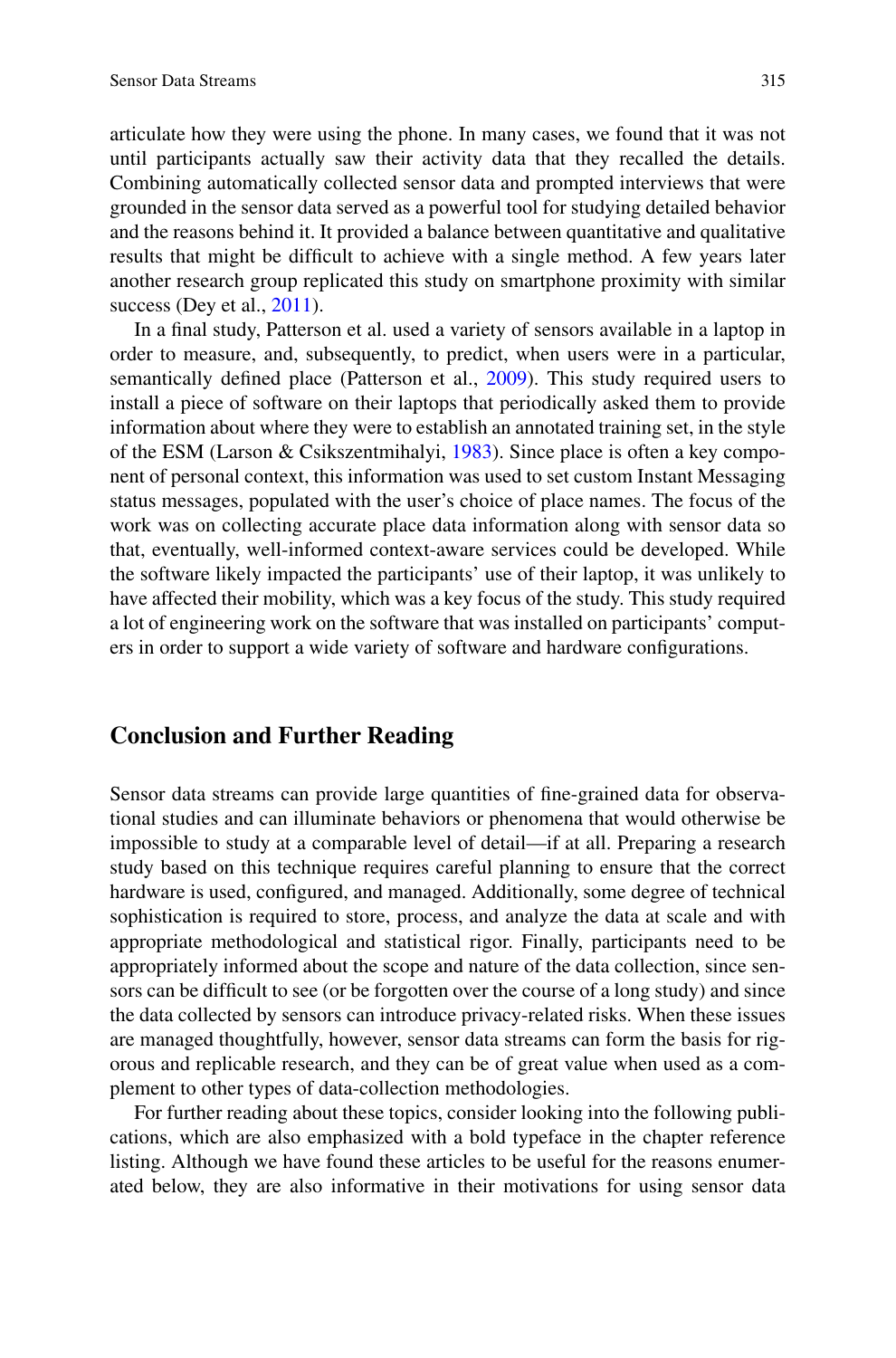<span id="page-25-0"></span>streams, their methodological and analytical approaches, and the ways in which they use this research technique to draw conclusions for the research community:

- For more information about machine learning, classification and event-detection methodology, refer to Langley  $(2000)$  and Domingos  $(2012)$ . For good examples of this technique being applied to answer specific research questions, see Patterson et al.  $(2005)$ , Liao et al.  $(2007)$ , and Horvitz et al.  $(2004)$ .
- For more information on data processing and filtering, see Krumm  $(2010)$ .
- For more information on managing participant privacy, see Langheinrich  $(2010)$ and Klasnja et al. (2009).
- A good example of egocentric research can be found in Fogarty et al.  $(2005)$ .
- A good example of group-centric research is Choudhury and Pentland's paper on the *sociometer* (2003).
- A good example of infrastructure-centric research appears in Cohn, Stuntebeck et al.  $(2010)$ .
- A good example of sensor triangulation can be found in Mark et al.  $(2012)$ .

# **Exercises**

- 1. What gold standards of behavior could you use to compare your interpretation of sensor streams against? Do you have to have a gold standard?
- 2. Compare the kinds of behaviors you can sense with a wearable sensor vs. a fixed sensor (e.g., on a wall)? What situations are appropriate for each?

#### **References**

- Abowd, G. D., Atkeson, C. G., Hong, J., Long, S., Kooper, R., & Pinkerton, M. (1997, October). CyberGuide: A mobile context-aware tour guide. *Wireless Networks, 3* (5), 421–433.
- Bailey, B. P., & Iqbal, S. T. (2008). Understanding changes in mental workload during execution of goal-directed tasks and its application for interruption management. *ACM Transactions on Computer-Human Interaction, 14* (4), 1–28.
- Bailey, B. P., & Konstan, J. A. (2006). On the need for attention-aware systems: Measuring effects of interruption on task performance, error rate, and affective state. *Computers in Human Behavior, 22* (4), 685–708.
- Bailey, B. P., Konstan, J. A., & Carlis, J. V. (2001). The effects of interruptions on task performance, annoyance, and anxiety in the user interface. In *Proceedings of the IFIP TC.13 international conference on human-computer interaction (INTERACT '01)* (pp. 593–601). Amsterdam: Ios Press.
- Baldauf, M., Dustdar, S., & Rosenberg, F. (2007). A survey on context-aware systems. *International Journal of Ad Hoc and Ubiquitous Computing, 2* (4), 263–277.
- Bao, L., & Intille, S. (2004). Activity recognition from user-annotated acceleration data. In *Proceedings of the second international conference on pervasive computing (PERVASIVE 2004)* (pp. 1–17). Berlin: Springer.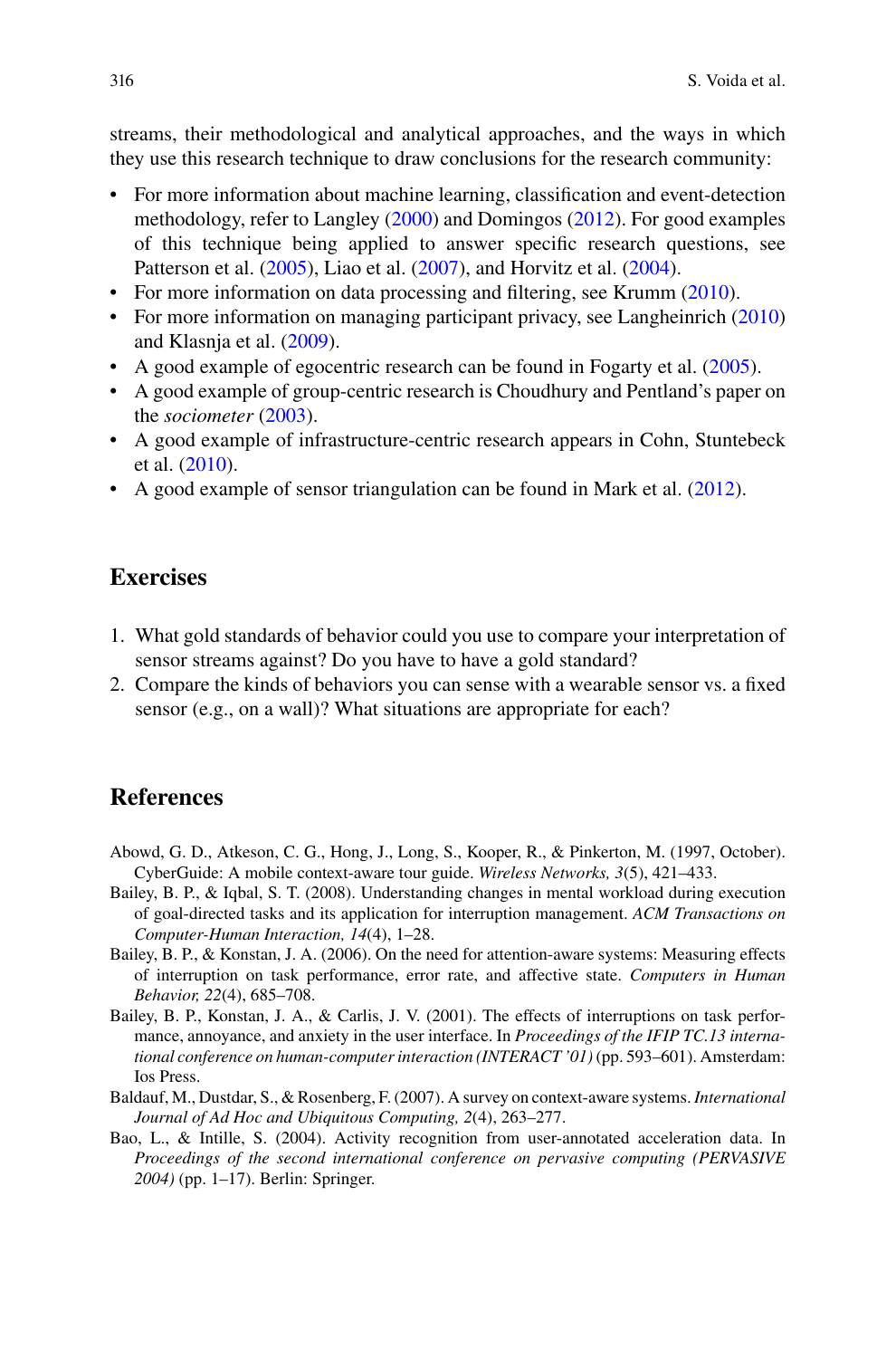- <span id="page-26-0"></span> Begole, J., & Tang, J. C. (2007). Incorporating human and machine interpretation of unavailability and rhythm awareness into the design of collaborative applications. *Human–Computer Interaction, 22(1), 7-45.*
- Begole, J., Tang, J. C., Smith, R. B., & Yankelovich, N. (2002). Work rhythms: Analyzing visualizations of awareness histories of distributed groups. In *Proceedings of the 2002 ACM conference on computer supported cooperative work (CSCW '02)* (pp. 334–343). New Orleans, LA: ACM Press.
- Bolchini, C., Curino, C., Quintarelli, E., Schreiber, F. A., & Tanca, L. (2007). A data-oriented survey of context models. *SIGMOD Record*, 36(4), 19-26.
- Brdiczka, O., Su, N. M., & Begole, J. B. (2010). Temporal task footprinting: Identifying routine tasks by their temporal patterns. In *Proceedings of the 14th international conference on intelligent user interfaces (IUI '10)* (pp. 281–284). New York, NY: ACM Press.
- Brumitt, B., Meyers, B., Krumm, J., Kern, A., & Shafer, S. (2000). EasyLiving: Technologies for intelligent environments. In *Proceedings of the second international symposium on handheld and ubiquitous computing (HUC '00)* (pp. 97–119). Berlin: Springer.
- Choudhury, T., Consolvo, S., Harrison, B., Hightower, J., LaMarca, A., LeGrand, L., et al. (2008). The mobile sensing platform: An embedded activity recognition system. *IEEE Pervasive Computing, 7(2), 32-41.*
- Choudhury, T., & Pentland, A. (2003). Sensing and modeling human networks using the sociometer. In *Proceedings of the seventh IEEE international symposium on wearable computers (ISWC '03)* (pp. 216–222). Los Alamitos, CA: IEEE Computer Society.
- Cohn, G., Gupta, S., Froehlich, J., Larson, E., & Patel, S. N. (2010). GasSense: Appliance-level, single-point sensing of gas activity in the home. In *Proceedings of 8th international conference on pervasive computing (PERVASIVE 2010)* (pp. 265–282). Berlin: Springer.
- Cohn, G., Stuntebeck, E., Pandey, J., Otis, B., Abowd, G. D., & Patel, S. N. (2010). SNUPI: Sensor nodes utilizing powerline infrastructure. In *Proceedings of the 12th international conference on ubiquitous computing (UbiComp 2010)* (pp. 159–168). New York, NY: ACM Press.
- Consolvo, S., Klasnja, P., McDonald, D. W., Avrahami, D., Froehlich, J., LeGrand, L., et al. (2008). Flowers or a robot army?: Encouraging awareness & activity with personal, mobile displays. In *Proceedings of the 10th international conference on ubiquitous computing (UbiComp '08)* (pp. 54–63). New York, NY: ACM Press.
- Consolvo, S., McDonald, D. W., Toscos, T., Chen, M. Y., Froehlich, J., Harrison, B., et al. (2008). Activity sensing in the wild: A field trial of ubifit garden. In *Proceedings of the SIGCHI conference on human factors in computing systems (CHI '08)* (pp. 1797–1806). New York, NY: ACM Press.
- Consolvo, S., & Walker, M. (2003). Using the experience sampling method to evaluate ubicomp applications. *IEEE Pervasive Computing*, 2(2), 24-31.
- Dahlbäck, N., Jönsson, A., & Ahrenberg, L. (1993). Wizard of Oz studies: Why and how. In *Proceedings of the 1st international conference on intelligent user interfaces (IUI '93)* (pp. 193–200). New York, NY: ACM Press.
- Demšar, J. (2006). Statistical comparisons of classifiers over multiple data sets. *The Journal of Machine Learning Research, 7, 1-30.*
- Dey, A. K., & Abowd, G. D. (2001). A conceptual framework and a toolkit for supporting rapid prototyping of context-aware applications. *Human-Computer Interaction*, 16(2–4), 7–166.
- Dey, A., Wac, K., Ferreira, D., Tassini, K., Hong, J., & Ramos, J. (2011). Getting closer: An empirical investigation of the proximity of user to their smart phones. In *Proceedings of the 13th international conference on ubiquitous computing (UbiComp '11)* (pp. 163–172). New York, NY: ACM Press.
- Domingos, P. (2012, October). A few useful things to know about machine learning. *Communications of the ACM* , *55* (10), 78–87.
- Fan, M., Gravem, D., Cooper, D. M., & Patterson, D. J. (2012). Augmenting gesture recognition with erlang-cox models to identify neurological disorders in premature babies. In *Proceedings*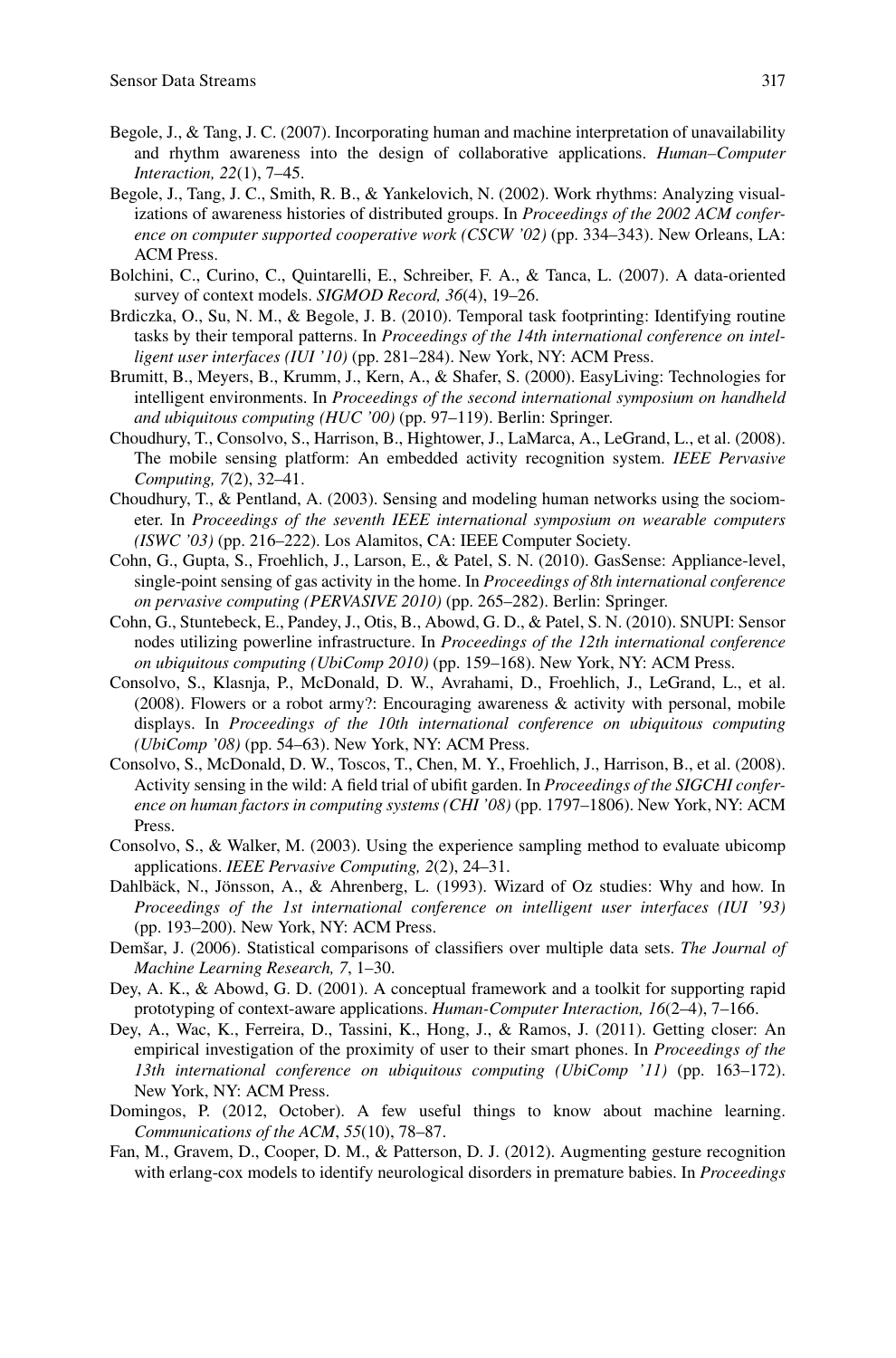<span id="page-27-0"></span>*of the 2012 ACM conference on ubiquitous computing (UbiComp '12)* (pp. 411–420). New York, NY: ACM Press.

- Fogarty, J., Hudson, S. E., Atkeson, C. G., Avrahami, D., Forlizzi, J., Kiesler, S., et al. (2005). Predicting human interruptibility with sensors. *ACM Transactions on Computer-Human Interaction, 12(1), 119-146.*
- Fox, D., Hightower, J., Kautz, H., Liao, L., & Patterson, D. J. (2003). Bayesian techniques for location estimation. In M. Hazas, J. Scott, & J. Krumm (Eds.), Research paper presented at the *2003 Workshop on Location-Aware Computing* , held in conjunction with the *Fifth International Conference on Ubiquitous Computing (UbiComp 2003)* , Seattle, WA, USA, October 12, 2003.
- Froehlich, J. E., Larson, E., Campbell, T., Haggerty, C., Fogarty, J., & Patel, S. N. (2009). HydroSense: Infrastructure-mediated single-point sensing of whole-home water activity. In *Proceedings of the 11th international conference on ubiquitous computing (Ubicomp 2009)* (pp. 235–244). New York, NY: ACM Press.
- Froehlich, J., Larson, E., Saba, E., Campbell, T., Atlas, L., Fogarty, J., et al. (2011). A longitudinal study of pressure sensing to infer real-world water usage events in the home. In *Proceedings of the 9th international conference on pervasive computing (PERVASIVE 2011)* (pp. 50–69). Berlin: Springer.
- Greenberg, S., & Fitchett, C. (2001). Phidgets: Each development of physical interfaces through physical widgets. In *Proceedings of the 14th annual ACM symposium on user interface software and technology (UIST 2001)* (pp. 209–218). New York, NY: ACM Press.
- Gupta, S., Reynolds, M. S., & Patel, S. N. (2010). ElectriSense: Single-point sensing using EMI for electrical event detection and classification in the home. In *Proceedings of the 12th international conference on ubiquitous computing (UbiComp 2010)* (pp. 139–148). New York, NY: ACM Press.
- Hall, M., Frank, E., Holmes, G., Pfahringer, B., Reutemann, P., & Witten, I. H. (2009). The WEKA data mining software: An update. *SIGKDD Explorations*, 11(1), 10–18.
- Hightower, J., (2003). From position to place. Research paper presented at the 2003 Workshop on Location-Aware Computing, held in conjunction with the *Fifth International Conference on Ubiquitous Computing (UbiComp 2003)* , Seattle, WA, USA, October 12, 2003.
- Hightower, J. & Borriello, G. (2001). *A survey and taxonomy of location systems for ubiquitous computing* . Technical Report UW-CSE-01-08-03, Intel Research Seattle and the University of Washington, Seattle, WA.
- Hightower, J. & Borriello, G. (2001, August). Location systems for ubiquitous computing. *IEEE Computer, 34* (8), 57–66.
- Hong, J.-H., Suh, E., & Kim, S.-J. (2009). Context-aware systems: A literature review and classification. *Expert Systems with Applications*, 36(4), 8509-8522.
- Hornecker, E., & Nicol, E. (2012). What do lab-based user studies tell us about in-the-wild behavior? Insights from a study of museum interactives. In *Proceedings of the ACM conference on designing interactive systems (DIS '12)* (pp. 358–367). New York, NY: ACM Press.
- Horvitz, E., Koch, P., & Apacible, J. (2004). BusyBody: Creating and fielding personalized models of the cost of interruption. In *Proceedings of the ACM conference on computer supported cooperative work (CSCW '04)* (pp. 507–510). New York, NY: ACM Press.
- Hutchings, D. R., Smith, G., Meyers, B., Czerwinski, M., & Robertson, G. (2004). Display space usage and window management operation comparisons between single monitor and multiple monitor users. In *Proceedings of the working conference on advanced visual interfaces (AVI '04)* (pp. 32–39). New York, NY: ACM Press.
- Hutchinson, H., Mackay, W., Westerlund, B., Bederson, B. B., Druin, A., Plaisant, C., et al. (2003). Technology probes: Inspiring design for and with families. In *Proceedings of the SIGCHI conference on human factors in computing systems (CHI '03)* (pp. 17–24). New York, NY: ACM Press.
- Intille, S. S. (2002). Designing a home of the future. *IEEE Pervasive Computing, 1* (2), 76–82.
- Intille, S., Larson, K., Tapia, E., Beaudin, J., Kaushik, P., Nawyn, J., et al. (2006). Using a live-in laboratory for ubiquitous computing research. In *Proceedings of the 4th international conference on pervasive computing (PERVASIVE 2006)* (pp. 349–365). Berlin: Springer.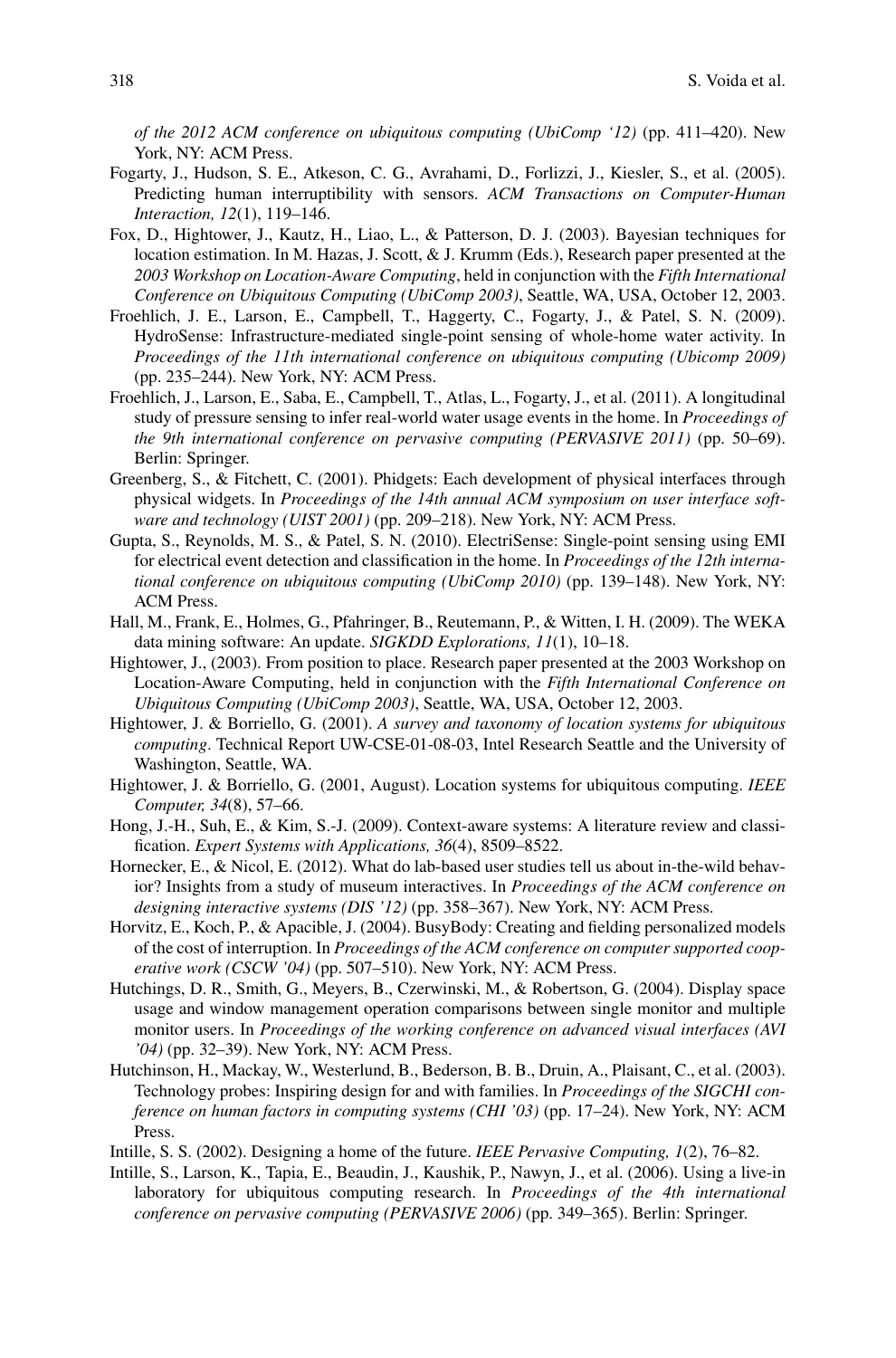- <span id="page-28-0"></span> Intille, S. S., Rondoni, J., Kukla, C., Ancona, I., & Bao, L. (2003). A context-aware experience sampling tool. In *Extended abstracts of the SIGCHI conference on human factors in computing systems (CHI '03)* (pp. 972–973). New York, NY: ACM Press.
- Isaacman, S., Becker, R., Cáceres, R., Martonosi, M., Rowland, J., Varshavsky, A., et al. (2012). Human mobility modeling at metropolitan scales. In *Proceedings of the 10th international conference on mobile systems, applications, and services (MobiSys '12)* (pp. 239–252). New York, NY: ACM Press.
- Kaptelinin, V. (2003). UMEA: Translating interaction histories into project contexts. In *Proceedings of the SIGCHI conference on human factors in computing systems (CHI '03)* (pp. 353–360). New York, NY: ACM Press.
- Kidd, C., Orr, R., Abowd, G., Atkeson, C., Essa, I., MacIntyre, B., et al. (1999). The aware home: A living laboratory for ubiquitous computing research. In *Proceedings of the second international workshop on cooperative buildings (CoBuild '99)* (pp. 191–198). Berlin: Springer.
- Kientz, J. A., Patel, S. N., Jones, B., Price, E., Mynatt, E. D., & Abowd, G. D. (2008). The Georgia Tech aware home. In *Extended abstracts of the SIGCHI conference on human factors in computing systems (CHI 2008)* (pp. 3675–3680). New York, NY: ACM Press.
- Klasnja, P., Consolvo, S., Choudhury, T., Beckwith, R., & Hightower, J. (2009). Exploring privacy concerns about personal sensing. In *Proceedings of the 7th international conference on pervasive computing (PERVASIVE 2009)* (pp. 176–183). Berlin: Springer.
- Krumm, J. (2010). Processing sequential sensor data. In J. Krumm (Ed.), *Ubiquitous computing fundamentals* (pp. 286–319). Boca Raton, FL: CRC Press.
- LaMarca, A., Chawathe, Y., Consolvo, S., Hightower, J., Smith, I., Scott, J., et al. (2005). Place Lab: Device positioning using radio beacons in the wild. In *Proceedings of the third international conference on pervasive computing (PERVASIVE 2005)* (pp. 301–306). Berlin: Springer.
- Langheinrich, M. (2010). Privacy in ubiquitous. In J. Krumm (Ed.), *Ubiquitous computing fundamentals* (pp. 286–319). Boca Raton, FL: CRC Press.
- Langley, P. (2000). Crafting papers on machine learning. In *Proceedings of the seventeenth international conference on machine learning (ML '00)* (pp. 1207–1211). Stanford, CA: Morgan Kaufmann.
- Larson, R., & Csikszentmihalyi, M. (1983). The experience sampling method. *New Directions for Methodology of Social and Behavioral Science, 15, 41–56.*
- Liao, L., Patterson, D. J., Fox, D., & Kautz, H. (2006, December). Building personal maps from GPS data. *Annals of the New York Academy of Sciences, 1093* , 249–265.
- Liao, L., Patterson, D. J., Fox, D., & Kautz, H. (2007, January). Learning and inferring transportation routines. *Artificial Intelligence*, 171, 311–331.
- MacIntyre, B., Mynatt, E. D., Voida, S., Hansen, K. M., Tullio, J., & Corso, G. M. (2001). Support for multitasking and background awareness using interactive peripheral displays. In *Proceedings of the 14th annual ACM symposium on user interface software and technology (UIST '01)* (pp. 41–50). New York, NY: ACM Press.
- Mark, G. J., Voida, S., & Cardello, A. V. (2012). "A pace not dictated by electrons": An empirical study of work without email. In *Proceedings of the SIGCHI conference on human factors in computing systems (CHI 2012)* (pp. 555–564). New York, NY: ACM Press.
- Marmasse, N., & Schmandt, C. (2000). Location-aware information delivery with ComMotion. In *Proceedings of the 2nd international symposium on handheld and ubiquitous computing (HUC '00)* (pp. 157–171). London: Springer.
- Miluzzo, E., Lane, N. D., Fodor, K., Peterson, R., Lu, H., Musolesi, M., et al. (2008). Sensing meets mobile social networks: The design, implementation and evaluation of the CenseMe application. In *Proceedings of the 6th ACM conference on embedded network sensor systems (SenSys '08)* (pp. 337–350). New York, NY: ACM Press.
- Monibi, M., & Patterson, D. (2009). Getting places: Collaborative predictions from status. In *Proceedings of the European conference on ambient intelligence (AmI 2009)* (pp. 60–65). Berlin: Springer.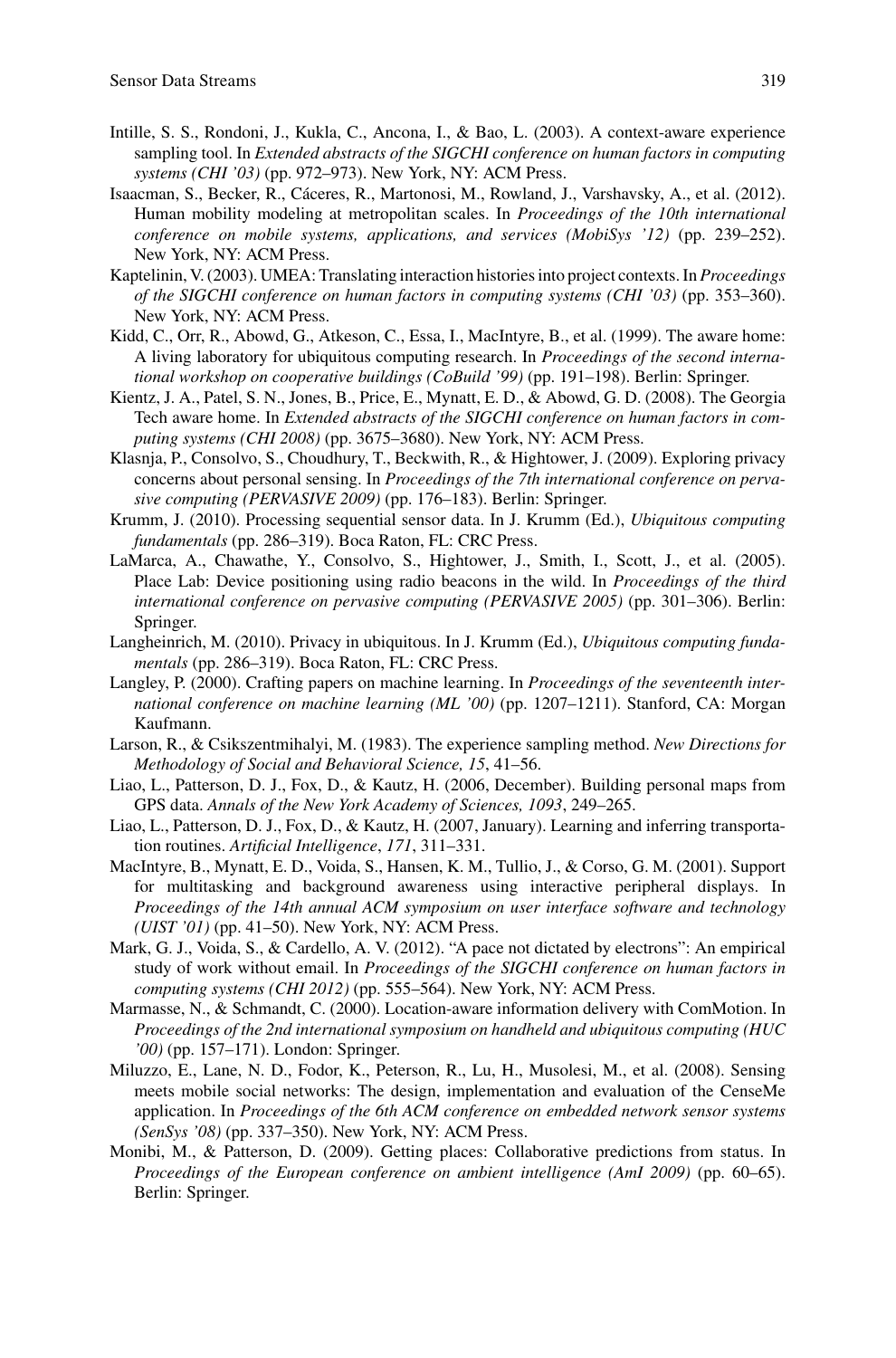- <span id="page-29-0"></span> Mynatt, E. D., Rowan, J., Craighill, S., & Jacobs, A. (2001). Digital family portraits: Supporting peace of mind for extended family members. In *Proceedings of the SIGCHI conference on human factors in computing systems (CHI 2001)* (pp. 333–340). New York, NY: ACM Press.
- Nair, R., Voida, S., & Mynatt, E. D. (2005). Frequency-based detection of task switches. In *Proceedings of the 19th annual conference of the British HCI group (HCI 2005)* (pp. 94–99). Berlin: Springer.
- Olguín, D. O., & Pentland, A. (2008). Social sensors for automatic data collection. In *Proceedings of the 14th annual Americas conference on information systems (AMCIS 2008)* (p. Paper 171). Atlanta, GA: Association for Information Systems.
- Olguín, D. O., Waber, B. N., Kim, T., Mohan, A., Ara, K., & Pentland, A. (2009). Sensible organizations: Technology and methodology for automatically measuring organizational behavior. *IEEE Trans. On Systems, Man, and Cybernetics – Part B: Cybernetics, 39(1), 12 pages.*
- Orr, R. J., & Abowd, G. D. (1999). The smart floor: A mechanism for natural user identification and tracking. In *Extended abstracts of the SIGCHI conference on human factors in computing systems (CHI 1999)* (pp. 275–276). New York, NY: ACM Press.
- Patel, S. N., Kientz, J. A., Hayes, G. R., Bhat, S., & Abowd, G. D. (2006). Farther than you may think: An empirical investigation of the proximity of users to their mobile phones. In *Proceedings of the 8th international conference on ubiquitous computing (UbiComp 2006)* (pp. 123–140). Berlin: Springer.
- Patel, S. N., Reynolds, M. S., & Abowd, G. D. (2008). Detecting human movement by differential air pressure sensing in HVAC system ductwork: An exploration in infrastructure mediated sensing. In *Proceedings of the 7th international conference on pervasive computing (PERVASIVE 2008)* (pp. 1–18). Berlin: Springer.
- Patel, S. N., Robertson, T., Kientz, J. A., Reynolds, M. S., & Abowd, G. D. (2007). At the flick of a switch: Detecting and classifying unique electrical events on the residential power line. In *Proceedings of the 9th international conference on ubiquitous computing (UbiComp 2007)* (pp. 271–288). Berlin: Springer.
- Patel, S. N., Truong, K. N., & Abowd, G. D. (2006). PowerLine positioning: A practical sub-roomlevel indoor location system for domestic use. In *Proceedings of the 8th international conference on ubiquitous computing (UbiComp 2006)* (pp. 441–458). Berlin: Springer.
- Patterson, D. J. (2009). Global priors of place and activity tags. In *Proceedings of the AAAI spring symposium on human behavior modeling* (pp. 75–79). Palo Alto, CA: AAAI Press.
- Patterson, D. J., Baker, C., Ding, X., Kaufman, S. J., Liu, K., & Zaldivar, A. (2008). Online everywhere: Evolving mobile instant messaging practices. In *Proceedings of the 10th international conference on ubiquitous computing (UbiComp '08)* (pp. 64–73). New York, NY: ACM Press.
- Patterson, D. J., Ding, X., Kaufman, S. J., Liu, K., & Zaldivar, A. (2009). An ecosystem for learning and using sensor-driven IM status messages. *IEEE Pervasive Computing, 8* (4), 42–49.
- Patterson, D. J., Fox, D., Kautz, H., & Philipose, M. (2005). Fine-grained activity recognition by aggregating abstract object usage. In *Proceedings of the ninth IEEE international symposium on wearable computers (ISWC '05)* (pp. 44–51). Los Alamitos, CA: IEEE Computer Society.
- Patterson, D., Liao, L., Fox, D., & Kautz, H. (2003). Inferring high-level behavior from low-level sensors. In *Proceedings of the 5th international conference on ubiquitous computing (UbiComp 2003)* (pp. 73–89). Berlin: Springer.
- Perkowitz, M., Philipose, M., Fishkin, K., & Patterson, D. J. (2004). Mining models of human activities from the web. In *Proceedings of the 13th international conference on World Wide Web (WWW '04)* (pp. 573–582). New York, NY: ACM Press.
- Philipose, M., Fishkin, K. P., Perkowitz, M., Patterson, D. J., Fox, D., Kautz, H., et al. (2004). Inferring activities from interactions with objects. *IEEE Pervasive Computing, 3* (4), 50–57.
- Poh, M.-Z., Swenson, N. C., & Picard, R. W. (2010). A wearable sensor for unobtrusive, long-term assessment of electrodermal activity. *IEEE Transactions on Biomedical Engineering, 57* (5), 1243–1252.
- Rowan, J., & Mynatt, E. D. (2005). Digital family portrait field trial: Support for aging in place. In *Proceedings of the SIGCHI conference on human factors in computing systems (CHI 2005)* (pp. 521–530). New York, NY: ACM Press.